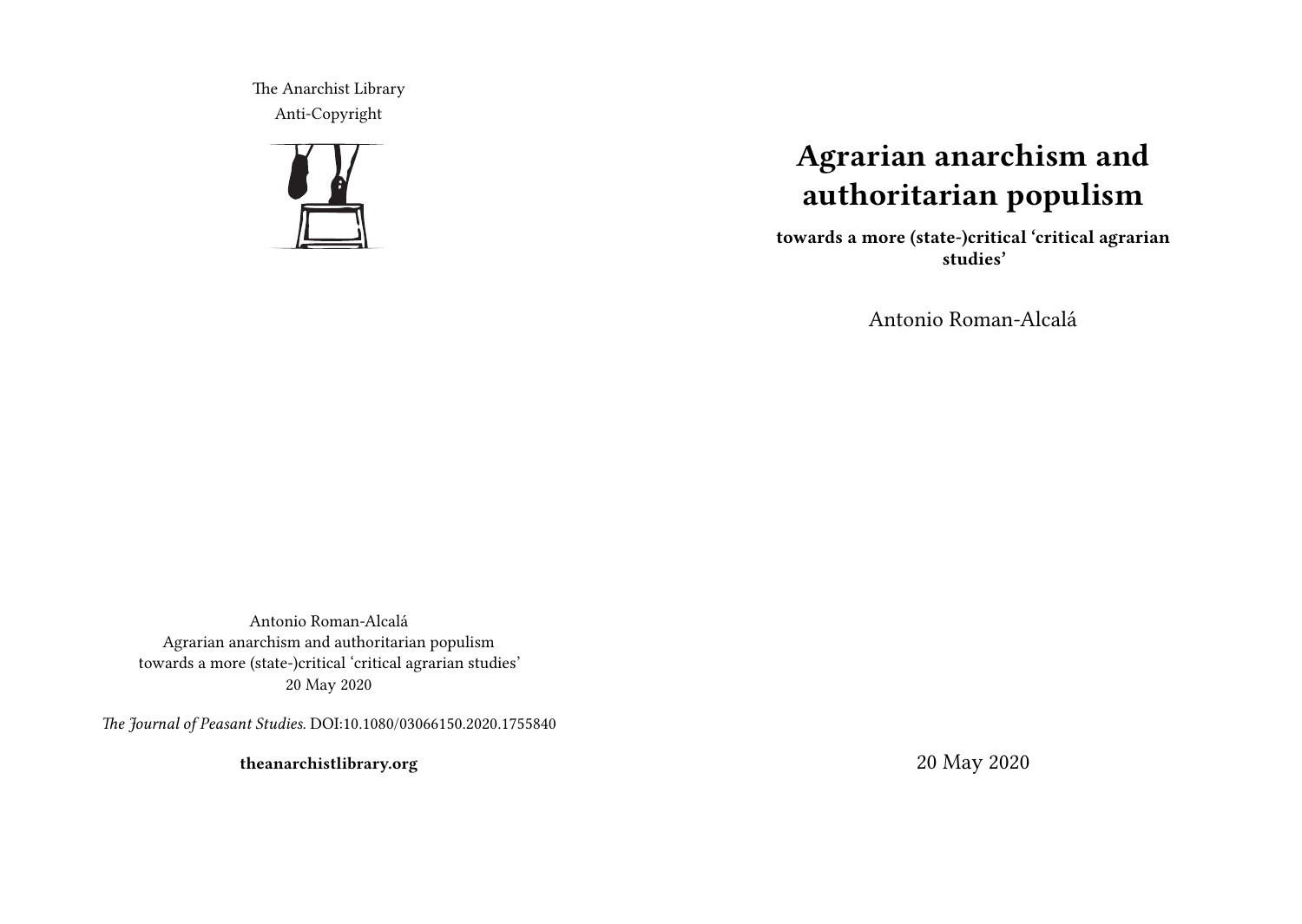Voline. 2019. *The Unknown Revolution 1917–1921*. Oakland, CA: PM Press. [Google Scholar]

Wainwright, J. 2017. "What if Marx Was an Anarchist?" *Dialogues in Human Geography* 7 (3): 257–262. [Crossref], [Web of Science ®], [Google Scholar]

Wainwright, J., and G. Mann. 2013. "Climate Leviathan." *Antipode* 45 (1): 1–22. [Crossref], [Web of Science ®], [Google Scholar]

Wald, N. 2015. "Anarchist Participatory Development: A Possible New Framework?" *Development and Change* 46 (4): 618–643. [Crossref], [Web of Science ®], [Google Scholar]

White, M. 2018. *Freedom Farmers: Agricultural Resistance and the Black Freedom Movement*. Chapel Hill, NC: University of North Carolina Press. [Crossref], [Google Scholar]

Williams, D. 2017. *Black Flags and Social Movements: A Sociological Analysis of Movement Anarchism*. Manchester, UK: Manchester University Press. [Crossref], [Google Scholar]

Wilson, A. 2013. "Beyond Alternative: Exploring the Potential for Autonomous Food Spaces." *Antipode: A Radical Journal of Geography* 45 (3): 719–737. [Crossref], [Web of Science ®], [Google Scholar]

Wilson, J. 2017. "Member of Portland Militia-Style Group Helps Police Arrest Anti-Fascist Protester." *The Guardian UK*. Accessed October 16, 2019. https://www.theguardian.com/us-news/ 2017/jun/08/portland-alt-right-rally-militia-member-police-arrest. [Google Scholar]

Wolf, E. 1969. *Peasant Revolutions of the 20th Century*. Norman, OK: University of Oklahoma Press. [Google Scholar]

Zaragoza Rovira, G. 1996. *Anarquismo Argentino, 1876–1902*. Madrid: Ediciones de la Torre. [Google Scholar]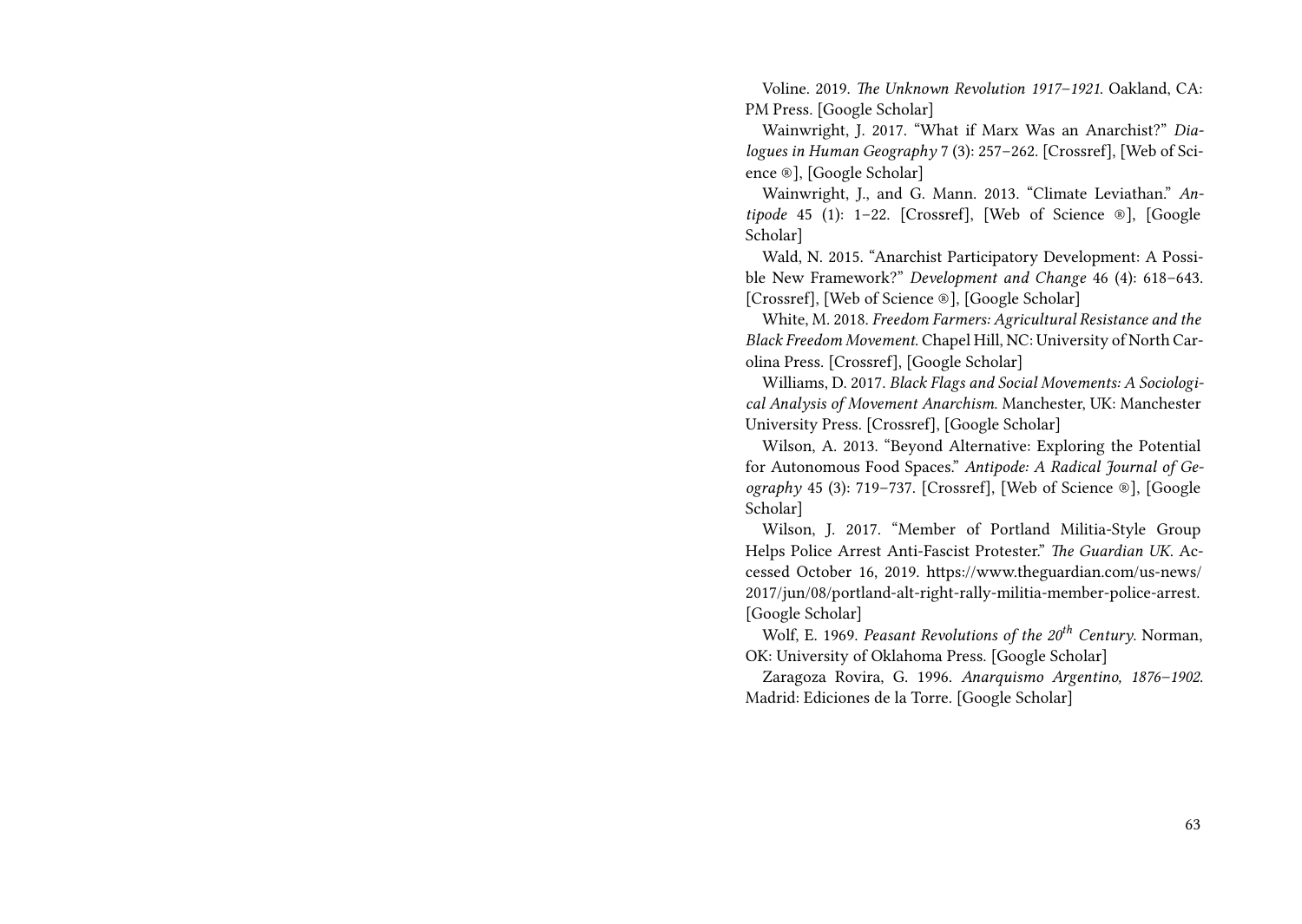Tilzey, M. 2019. "Authoritarian Populism and Neo-extractivism in Bolivia and Ecuador: The Unresolved Agrarian Question and the Prospects for Food Sovereignty as Counter-Hegemony." *Journal of Peasant Studies* 46 (3): 626–652. [Taylor & Francis Online], [Web of Science ®], [Google Scholar]

Ulrich-Schad, J., and C. Duncan. 2018. "People and Places Left Behind: Work, Culture and Politics in the Rural United States." *Journal of Peasant Studies* 45 (1): 59–79. [Taylor & Francis Online], [Web of Science ®], [Google Scholar]

Val, V., P. M. Rosset, C. Zamora Lomelí, O. F. Giraldo, and D. Rocheleau. 2019. "Agroecology and La Via Campesina I. The Symbolic and Material Construction of Agroecology Through the Dispositive of 'Peasant-to-Peasant' Processes." *Agroecology and Sustainable Food Systems*. doi:10.1080/21683565.2019.1600099. [Taylor & Francis Online], [Web of Science ®], [Google Scholar]

van der Ploeg, J. D. 2008. *The New Peasanties. Struggles for Autonomy and Sustainability in an Era of Empire and Globalization*. London and Sterling, VA: Earthscan. [Google Scholar]

van der Ploeg, J. D. 2013. *Peasants and the Art of Farming: A Chayanovian Manifesto*. Winnipeg, Canada: Fernwood Publishing. [Crossref], [Google Scholar]

van der Walt, L. 2011. "Anarchism and Syndicalism in an African Port City: The Revolutionary Traditions of Cape Town's Multiracial Working Class, 1904–1931." *Labor History* 52 (2): 137–171. [Taylor & Francis Online], [Web of Science ®], [Google Scholar]

van der Walt, L. 2016. "Global Anarchism and Syndicalism: Theory, History, Resistance." *Anarchist Studies* 24 (1): 85. [Google Scholar]

Vergara-Camus, L., and C. Kay. 2017. "The Agrarian Political Economy of Left-wing Governments in Latin America: Agribusiness, Peasants, and the Limits of Neo-developmentalism." *Journal of Agrarian Change* 17 (2): 415–437. doi:10.1111/joac.12216. [Crossref], [Web of Science ®], [Google Scholar]

# **Contents**

|                                                   | 5                                            |
|---------------------------------------------------|----------------------------------------------|
|                                                   | 5                                            |
| Movements, theories/values, and anarchistic       |                                              |
|                                                   | 8                                            |
|                                                   | 11                                           |
| Positive and negative theory                      | 14                                           |
|                                                   | 21                                           |
| Anarchistic social organization                   | 25                                           |
| An anarchist reading of US authoritarian populism | 29                                           |
| Populism, US rightwing AP, and the inherently au- |                                              |
| thoritarian state                                 | 29                                           |
| Rethinking rural positionalities, agrarian move-  | 35<br>44<br>46<br>46<br>46<br>46<br>47<br>47 |
| ments, and anarchism-informed emanci-             |                                              |
| patory strategies                                 |                                              |
|                                                   |                                              |
|                                                   |                                              |
|                                                   |                                              |
|                                                   |                                              |
|                                                   |                                              |
|                                                   |                                              |
|                                                   |                                              |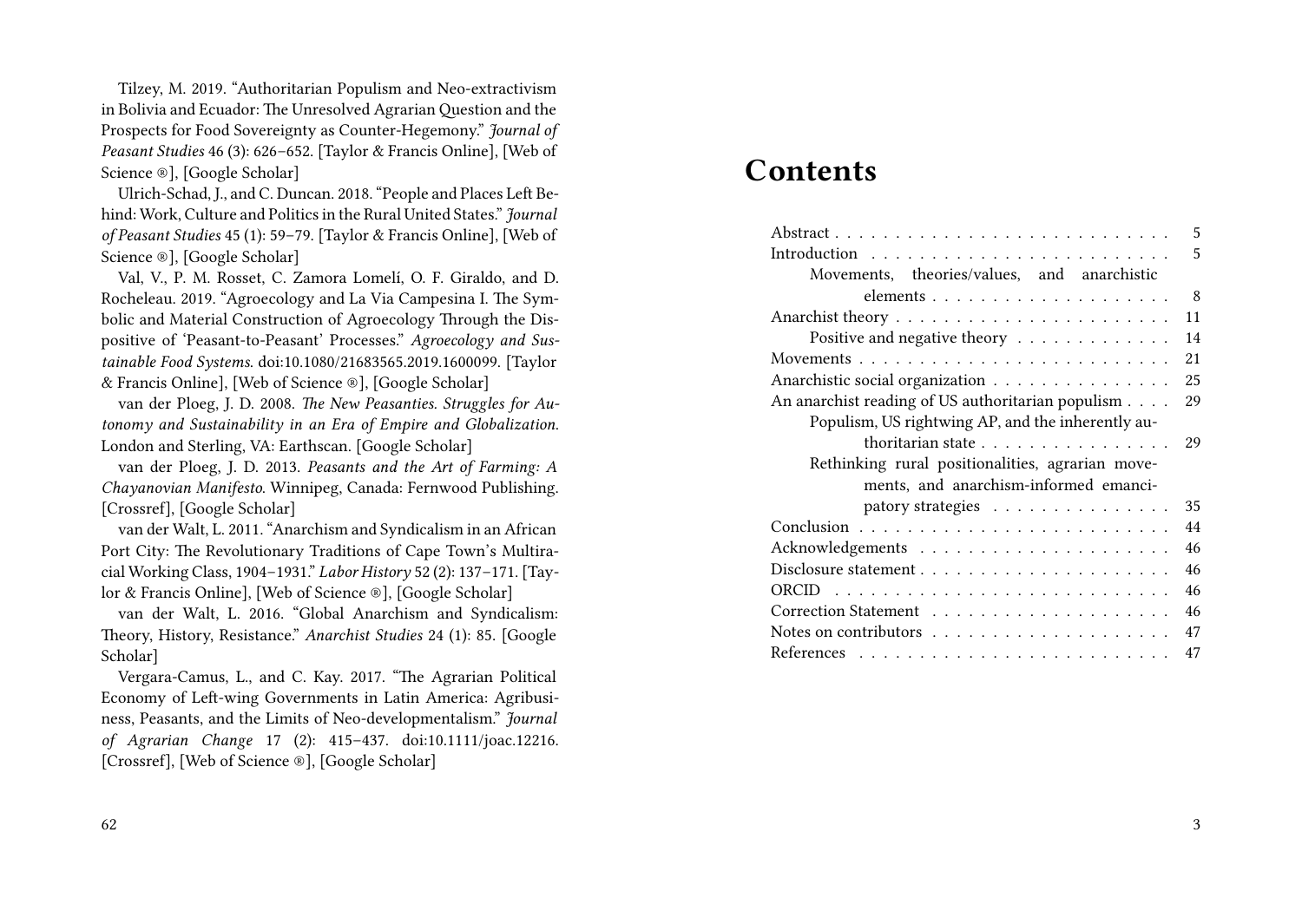Shaffer, K. 2000. "Cuba Para Todos: Anarchist Internationalism and the Cultural Politics of Cuban Independence, 1898–1925." *Cuban Studies* 31: 45–75. [Google Scholar]

Shaffer, K. 2013. *Black Flag Boricuas: Anarchism, Antiauthoritarianism, and the Left in in Puerto Rico, 1897–1921*. Chicago: University of Illinois Press. [Crossref], [Google Scholar]

Shanin, T. 2018. "1881 Letters of Vera Zasulich and Karl Marx." *Journal of Peasant Studies* 45 (7): 1183–1202. [Taylor & Francis Online], [Web of Science ®], [Google Scholar]

Solnit, R. 2009. *A Paradise Built in Hell: The Extraordinary Communities that Arise in Disaster*. New York: Penguin Books. [Google Scholar]

Springer, S. 2017. "The Limits to Marx: David Harvey and the Condition of Postfraternity." *Dialogues in Human Geography* 7 (3): 280–294. [Crossref], [Web of Science ®], [Google Scholar]

Stewart, E. 2019. "We Are (Still) the 99 Percent." *Vox*. https:/ /www.vox.com/the-highlight/2019/4/23/18284303/occupy-wallstreet-bernie-sanders-dsa-socialism. [Google Scholar]

Táala Hooghan Infoshop. 2019. Save the Date! Indigenous Anarchist Convergence. February 13. Accessed October 10, 2019. http://www.taalahooghan.org/save-the-date-indigenousanarchist-convergence/. [Google Scholar]

Tanenbaum, J. 2016. "To Destroy Domination in All Its Forms: Anarcha-Feminist Theory, Organization and Action 1970–1978." *Perspectives on Anarchist Theory* 29. http://blackrosefed.org/ anarcha-feminism-to-destroy-domination-in-all-forms/. [Google Scholar]

Thomas, P. 1990. *Karl Marx and the Anarchists*. London: Routledge. [Google Scholar]

Thompson, E. P. 1966. *The Making of the English Working Class*. New York: Vintage Books. [Google Scholar]

Thompson, E. P. 1971. "The Moral Economy of the English Crowd in the Eighteenth Century." *Past and Present* 50 (1): 76–136. [Crossref], [Google Scholar]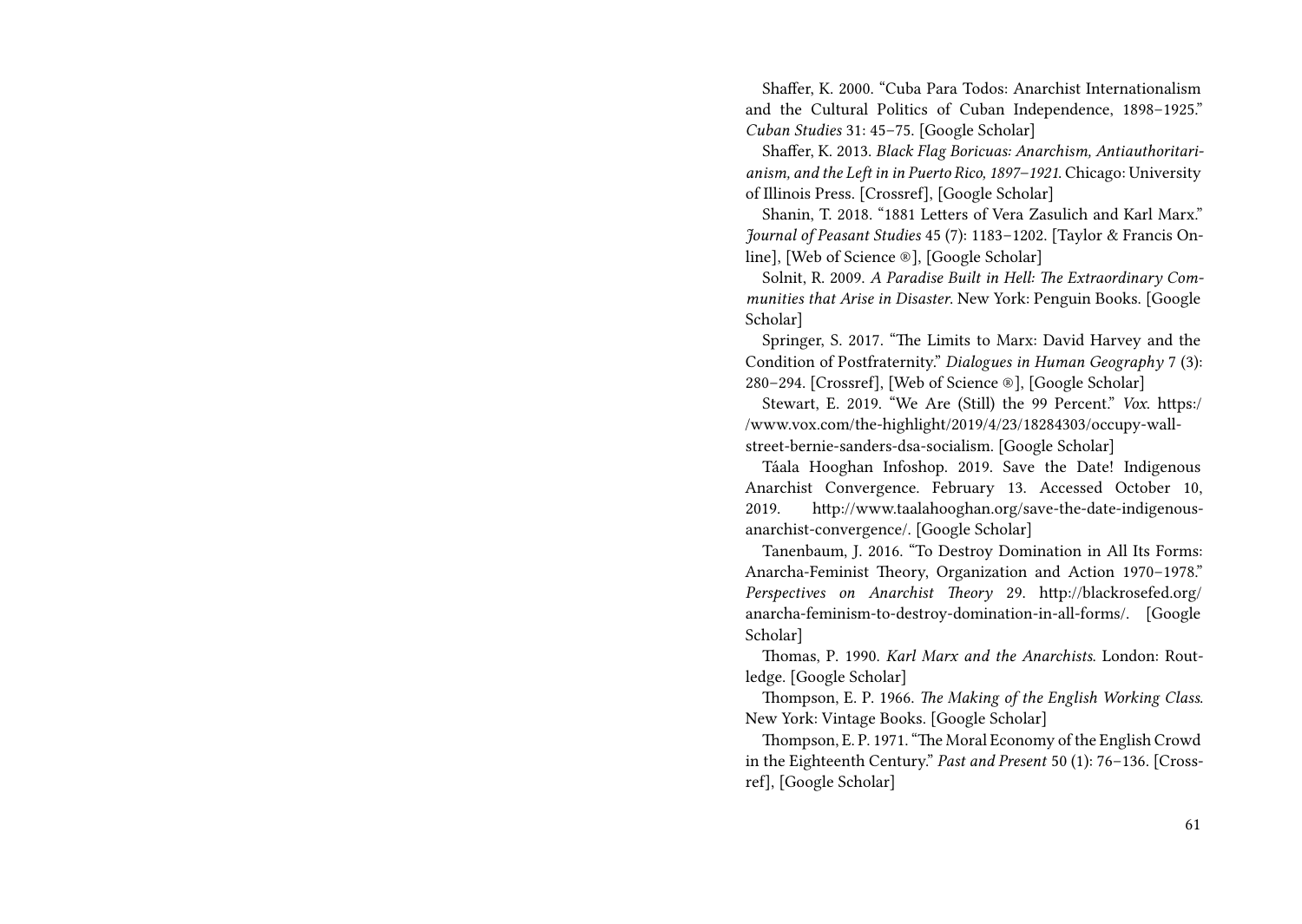Samudzi, Z., and W. C. Anderson. 2018. *As Black as Resistance: Finding the Conditions for Liberation*. Oakland, CA: AK Press. [Google Scholar]

Sbicca, J. 2018. *Food Justice Now: Deepening the Roots of Social Struggle*. Minneapolis, MN: University of Minnesota Press. [Crossref], [Google Scholar]

Schmidt, M. 2013. *Cartography of Revolutionary Anarchism*. Oakland, CA: AK Press. [Google Scholar]

Scoones, I., M. Edelman, S. M. Borras, R. Hall, W. Wolford, and B. White. 2018. "Emancipatory Rural Politics: Confronting Authoritarian Populism." *The Journal of Peasant Studies* 45 (1): 1–20. [Taylor & Francis Online], [Web of Science ®], [Google Scholar]

Scott, J. 1976. *The Moral Economy of the Peasant: Rebellion and Subsistence in Southeast Asia*. New Haven, CT: Yale University Press. [Google Scholar]

Scott, J. 1985. *Weapons of the Weak*. New Haven, CT: Yale University Press. [Google Scholar]

Scott, J. 1992. *Domination and the Arts of Resistance*. New Haven, CT: Yale University Press. [Google Scholar]

Scott, J. 1998. *Seeing Like a State: How Certain Schemes to Improve the Human Condition Have Failed*. New Haven, CT: Yale University Press. [Google Scholar]

Scott, J. 2009. *The Art of Not Being Governed: An Anarchist History of Upland Southeast Asia*. New Haven, CT: Yale University Press. [Google Scholar]

Scott, J. 2012. *Two Cheers for Anarchism: Six Easy Pieces on Autonomy, Dignity, Work and Meaningful Work and Play*. Princeton, NJ: Princeton University Press. [Crossref], [Google Scholar]

Scott, J. 2017. *Against the Grain: A Deep History of the Earliest States*. New Haven, CT: Yale University Books. [Google Scholar]

Seaweed. 2013. *Land and Freedom: An Open Invitation* (excerpt). https://theanarchistlibrary.org/library/seaweed-land-andfreedom. [Google Scholar]

#### **Abstract**

This paper applies an anarchist lens to agrarian politics, seeking to expand and enhance inquiry in critical agrarian studies. Anarchism's relevance to agrarian processes is found in three general areas: (1) explicitly anarchist movements, both historical and contemporary; (2) theories that emerge from and shape these movements; and (3) implicit anarchism found in values, ethics, everyday practices, and in forms of social organization – or 'anarchistic' elements of human social life. Insights from anarchism are then applied to the problematique of the contemporary rise of 'authoritarian populism' and its relation to rural people and agrarian processes, focusing on the United States. Looking via an anarchist lens at this case foregrounds the state powers and logics that underpin authoritarian populist political projects but are created and reproduced by varying political actors; emphasizes the complex political identities of non-elite people, and the ways these can be directed towards either emancipatory or authoritarian directions based on resentments towards state power and identifications with grassroots, lived moral economies; and indicates the strategic need to prioritize ideological development among diverse peoples, in ways that provide for material needs and bolster lived moral economies. The paper concludes with implications for the theory and practice of emancipatory politics.

# **Introduction**

For the peasant, the state is a negative quantity, an evil, to be replaced in short shrift by their own "homemade" social order. That order, they believe, can run without the state, hence, peasants in rebellion are natural anarchists. – Eric Wolf in *Peasant Wars of the Twentieth Century* (1969, 295)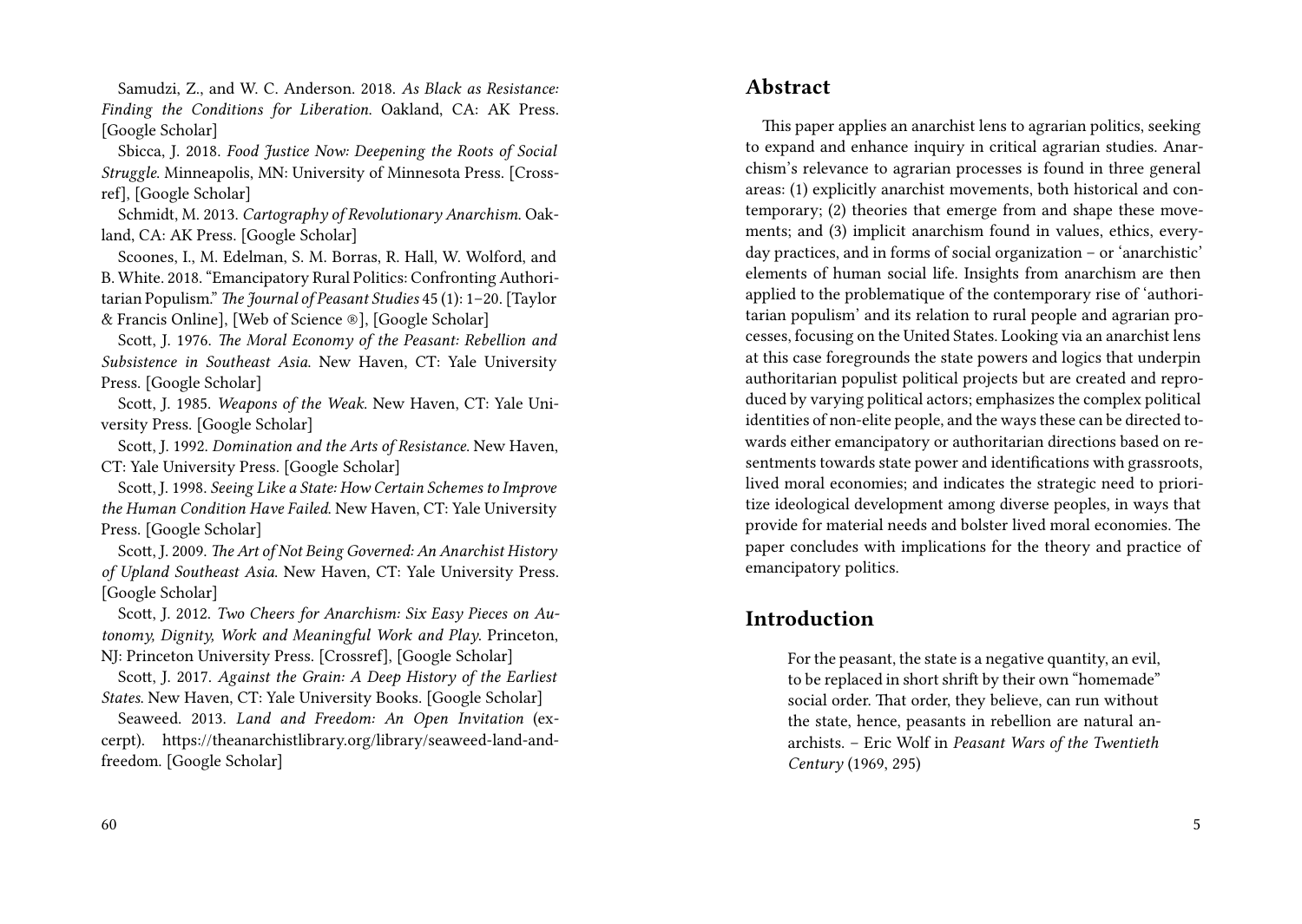Throughout the rural world, capitalist 'economic-development' continues to exploit human and nonhuman resources, with the support of subnational, national, and international governments. Large-scale dams and 'green' infrastructures, plantation monocultures, urbanization, mining, and fossil fuel-seeking continue to reproduce the marginal status of rural people. Meanwhile, partially in reaction to this marginalization, electorates have turned to a variety of scapegoating nationalisms, bolstering the electoral success of certain neo-'authoritarian populists', like Trump, Modi, Erdogan, Bolsonaro and Duterte (see this journal's recent forum on authoritarian populism). Rightwing achievement of state power has emphasized the seemingly central role of state control in any emancipatory political project. Further emphasizing that salience is the surging threat of climate change to economic (re)production and societal stability. A standard assumption is that climate change could only be meaningfully addressed via a strong state (Wainwright and Mann 2013); indeed, that humanity's survival depends on the state – and who controls it.

In this paper, I make the claim that anarchism continues to be relevant to these issues, and to critical agrarian studies (CAS), even if both proponents and detractors of anarchism commonly understand anarchism as antithetical to any form of state. During the height of anarchist movement activity, it was most often self-described as 'libertarian socialism', distinguishing it from other socialisms of the time that believed it necessary to centralize coercive power in the course of making social change. When looked at in this way, anarchism seems ill suited to support sober assessment of current conditions in order to make positive change: how could anarchism aid emancipatory movements if those movements 'must' engage the state? Furthermore, what can anarchism offer those particularly interested in the *agrarian and rural* aspects of current conditions?

Regarding the latter question, in anarchism we see a parallel to the mistaken belief (found in some of the more determinist Marx-

Porter, D. 2011. *Eyes to the South: French Anarchists and Algeria*. Oakland, CA: AK Press. [Google Scholar]

Prichard, A., R. Kinna, S. Pinta, and D. Berry, eds. 2017. *Libertarian Socialism: Politics in Black and Red*. Oakland, CA: PM Press. [Google Scholar]

Pulido, L. 2017. "Geographies of Race and Ethnicity II: Environmental Racism, Racial Capitalism and State-Sanctioned Violence." *Progress in Human Geography* 41 (4): 524–533. [Crossref], [Web of Science ®], [Google Scholar]

Quail, J. 2019. *The Slow Burning Fuse: The Lost History of the British Anarchists*. Oakland, CA: PM Press. [Google Scholar]

Ramnath, M. 2011. *Decolonizing Anarchism: An Anti-Authoritarian History of India's Liberation Struggle*. Oakland, CA: AK Press. [Google Scholar]

Ramos, R., E. Rodrigues, and A. Samis. 2003. *Against All Tyranny! Essays on Anarchism in Brazil*. Berkeley, CA and London, UK: Kate Sharpley Library. [Google Scholar]

Randall, A., and A. Charlesworth. 2000. "The Moral Economy: Riots, Markets and Social Conflict." In *Moral Economy and Popular Protest: Crowds, Conflict and Authority*, edited by A. Randall and A. Charlesworth, 1–33. London: MacMillan Press. [Google Scholar]

Redneck Revolt. n.d. "Redneck Revolt Organizing Principles." Accessed October 16, 2019. https://www.redneckrevolt.org/principles. [Google Scholar]

Roman-Alcalá, A. 2018. "(Relative) Autonomism, Policy Currents and the Politics of Mobilisation for Food Sovereignty in the United States: The Case of Occupy the Farm." *Local Environment: The International Journal of Justice and Sustainability* 23 (6): 619–634. [Taylor & Francis Online], [Web of Science ®], [Google Scholar]

Saed. 2019. "James Richard O'Connor's Ecological Marxism." *Capitalism Nature Socialism* 30 (4): 1–12. [Taylor & Francis Online], [Google Scholar]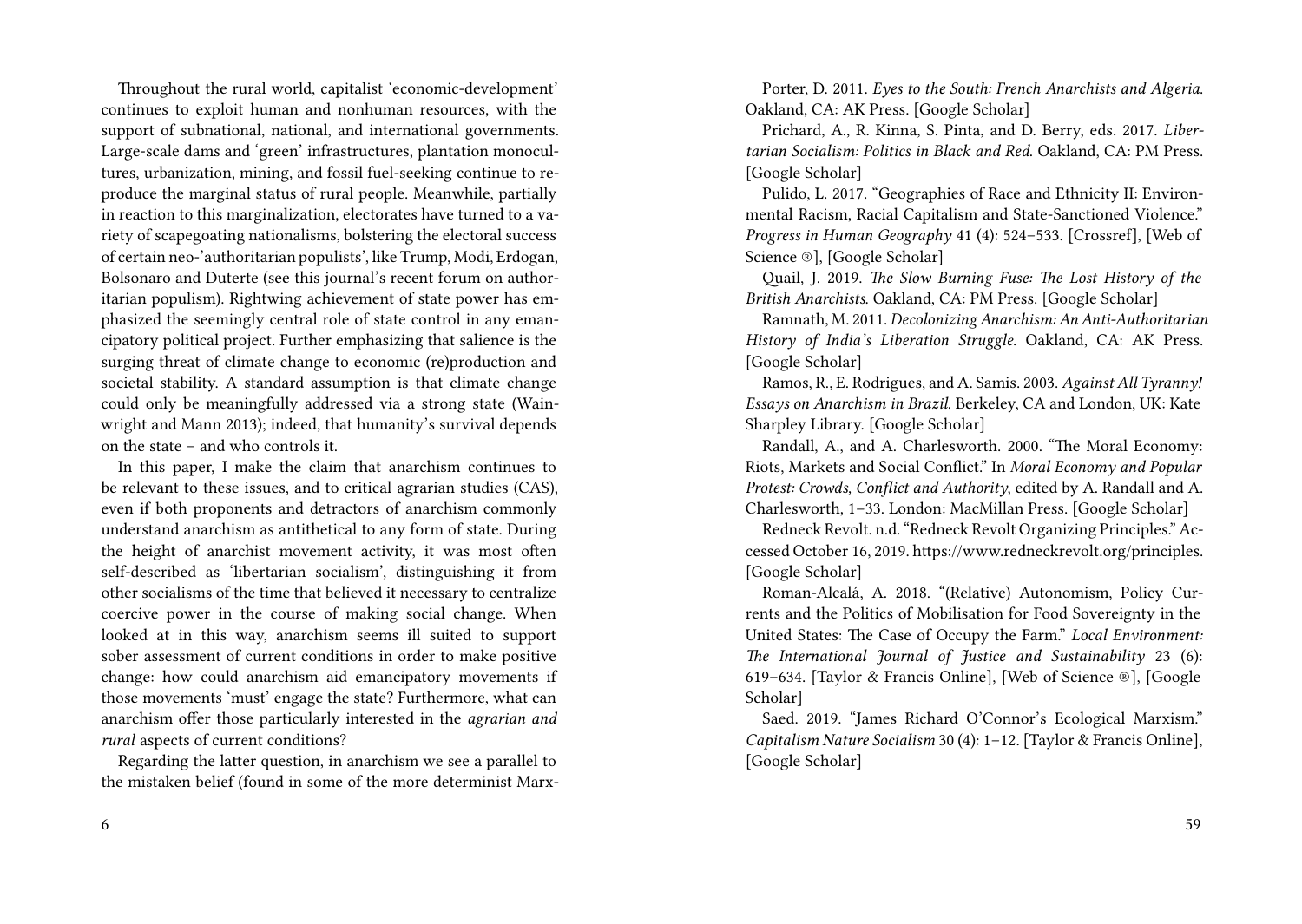Mouffe, C. 2018. *For a Left Populism*. London: Verso. [Google Scholar]

Oikonomakis, L. 2020. "The Government of Hope, the Hope of Government, and the Role of Elections as Wave-Breakers of Radical Prefigurative Political Processes." In *Beyond Crisis: After the Collapse of Institutional Hope in Greece, What?* edited by John Holloway, Katerina Nasioka, and Paagiotis Doulos, 40–61. Oakland, CA: PM Press. [Google Scholar]

O'Hearn, D., and A. Grubaçic. 2018. *Living at the Edges of Capitalism: Adventures in Exile and Mutual Aid*. Oakland, CA: University of California Press. [Google Scholar]

Páez, A. 1986. *El anarquismo en el Ecuador*. Quito: Corporación Editora Nacional. [Google Scholar]

Palij, M. 1976. *The Anarchism of Nestor Makhno, 1918–1921*. Seattle, WA: University of Washington Press. [Google Scholar]

Panizza, F., ed. 2005. *Populism and the Mirror of Democracy*. London: Verso. [Google Scholar]

Patel, R., and J. Moore. 2017. *A History of the World in Seven Cheap Things: A Guide to Capitalism, Nature, and the Future of the Planet*. Oakland, CA: University of California Press. [Crossref], [Google Scholar]

Pellow, D. N. 2014. *Total Liberation: The Power and Promise of Animal Rights and the Radical Earth Movement*. Minneapolis: University of Minnesota Press. [Crossref], [Google Scholar]

Pellow, D. N. 2016. "Environmental Justice and Rural Studies: A Critical Conversation and Invitation to Collaboration." *Journal of Rural Studies* 47: 381–386. [Crossref], [Web of Science ®], [Google Scholar]

Pernicone, N. 1993. *Italian Anarchism, 1864–1892*. Princeton, NJ: Princeton University Press. [Crossref], [Google Scholar]

Phillips-Fein, K. 2009. *Invisible Hands: The Making of the Conservative Movement from the New Deal to Reagan*. New York: W.W. Norton. [Google Scholar]

ist agrarian studies, committed to a 'historical materialist' science claimed to have predictive powers) that the peasantry would inevitably disappear: like the peasantry, anarchism has never died the death it was supposed to. It survives in existing social movements applying the label in action, in political theories that remain in circulation due to such movements, and (arguably) in social practices that reflect and produce anarchist ethos/ethics. Overtly anarchist movements continue to be disparaged, misunderstood, and attacked by almost every other political force in society – yet they continue to exist. Anarchism remains relevant in theory and practice to processes of human social organization, broadly, and to attempts to radically make make society. Anarchism's relevance, in short, is found at three levels: as *movements*, *theories*, and in *anarchistic behaviors*.

Few researchers commonly leverage the above lenses on questions of rural agrarian change, the politics of development, or (more specifically) the contemporary moment of regressive authoritarian populist politics. Some notable exceptions exist upon which this works seeks to build (Scott 2012; Wald 2015; Ashwood 2018a; Dunlap and Jakobsen 2020), but the anarchist lens is surely underutilized in CAS. This journal, for example, returns only 18 responses when searching for the keyword 'anarchism' (76 for 'anarchy'), compared with 263 for 'Marxism' (checked 25 February 2020). This is largely representative of Leftish critical social science as a whole, though some journals are expressly oriented to anarchist theory (e.g. Anarchist Studies) and others do exhibit greater inclusion (e.g. *ACME, Antipode* and *Journal of Political Ecology*). These trends may reflect the fact that anarchists reject the University-focused hierarchy of knowledge and have developed theory outside academia largely through (often anonymous) direct action; anarchist theory is less 'great thinker'-oriented and relies less on academic validation for its self-worth. In sum, anarchism remains relevant to political theory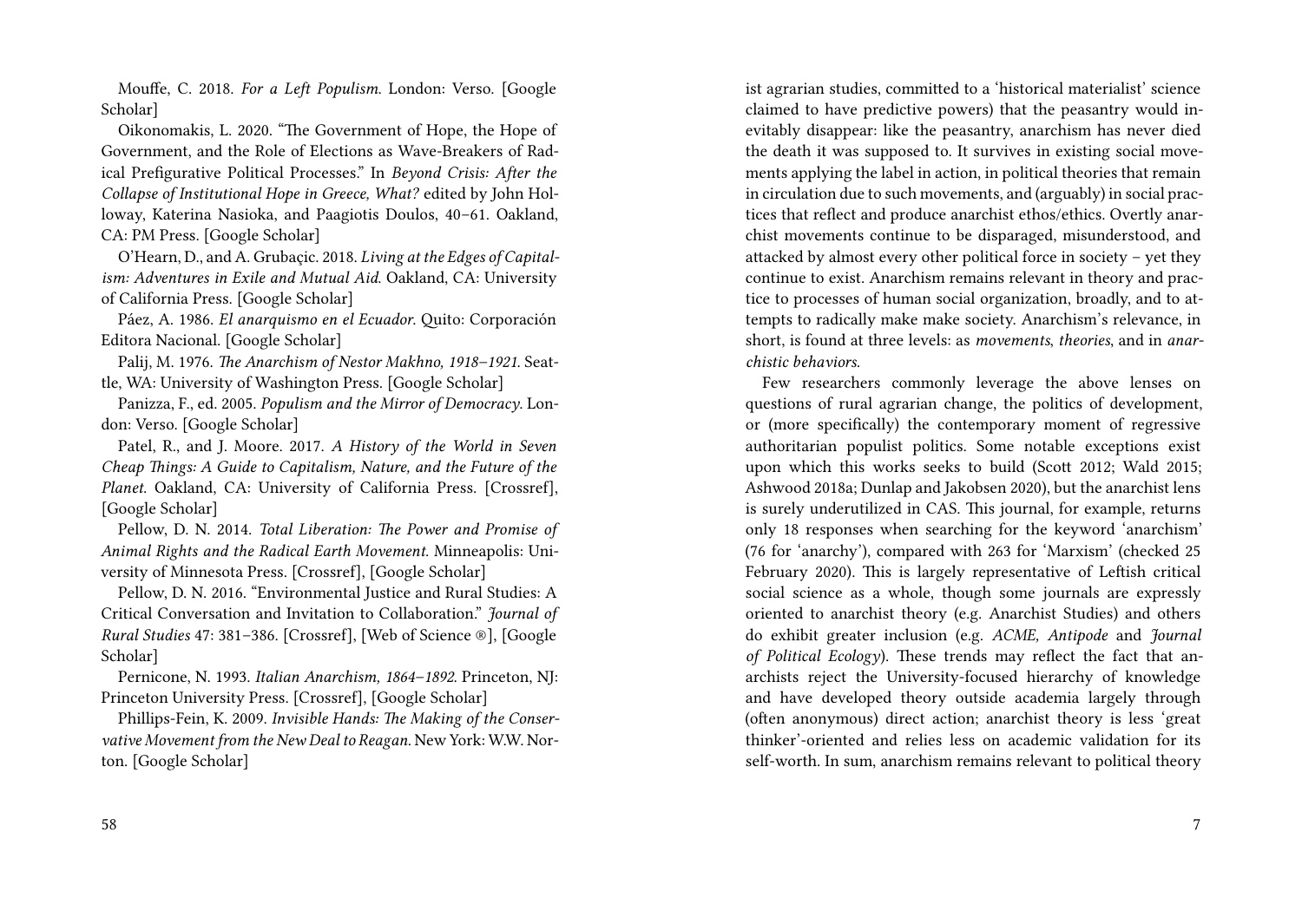and practice, even if it appears marginal in academia and politics at large (Gordon 2008).

In the remainder of the introduction, I outline a few examples of the movements, theories/values, and anarchistic elements of anarchism, before detailing each in its own section in order to continue making the case for anarchist critical agrarian studies. After describing what these three lenses offer CAS, I apply them to the case of authoritarian populism in the United States (US). Though I pull in geographically diverse examples to make the case for anarchist CAS, I often return to my focus of the US, in order to provide continuity and focus in the application of the lens to a single case. I conclude with some reflections on what an anarchist lens offers a view of contemporary agrarian movement organizing in the US.

#### **Movements, theories/values, and anarchistic elements**

The hegemonic quantitative logic of political analysis – which anarchism rejects – makes it seem that overt anarchist movements have been weak, small, and ineffectual in comparison with rightwing and more mainstream left sectors (in parliamentary politics). Historically, as Carter (1971, 105) and others have reminded, anarchism can claim no definitive victories. Its 'near misses' are, however, quite important to world history: anarchism and anarchists played key roles in nineteenth-twentieth century development of socialism and socialist movements, e.g. in the Spanish Revolution (Gomez Casas 1986; Evans 2020); the Mexican Revolution (Wolf 1969); or in the contribution of Nestor Mahkno's anarcho-peasant militias to the Ukrainian and Russian Revolutions (Wolf 1969; Palij 1976). Perhaps most crucially, anarchist ideas have spread from overtly anarchist movements to other modern era movements.<sup>1</sup> Anarchism's influence has extended even to future non-anarchist state leadership, as in Dirlik's (1991, 294–297) study of early twenti-

8

Maghimbi, S., I. N. Kimambo, and K. Sugimura. 2011. *Contemporary Perspectives on Moral Economy: Africa and Southeast Asia*. Dar es Salaam, Tanzania: Dar Es Salaam University Press. [Google Scholar]

Malatesta, E. 2019. *Malatesta in America 1899–1900*. Edited by D. Turcato. Oakland, CA: AK Press. [Google Scholar]

Marshall, P. 2010. *Demanding the Impossible: A History of Anarchism*. Oakland, CA: PM Press. [Google Scholar]

Maxwell, B., and R. Craib. 2015. *No Gods, No Masters, No Peripheries*. Oakland, CA: PM Press. [Google Scholar]

May, T. 1994. *The Political Philosophy of Poststructuralist Anarchism*. University Park, PA: Penn State University Press. [Google Scholar]

Mbah, S., and I. E. Igariwey. 2001. *African Anarchism: The History of a Movement*. Chicago, IL: See Sharp Press. [Google Scholar]

McKay, I. 2012. "Another View: Syndicalism, Anarchism and Marxism." *Anarchist Studies* 20 (1): 89. [Google Scholar]

McQuinn, J. 2009. "Post-Left Anarchy: Leaving the Left Behind." https://theanarchistlibrary.org/library/jason-mcquinn-post-leftanarchy-leaving-the-left-behind. [Google Scholar]

Meyer, M., and K. Kersplebedeb, eds. 2019. *Kuwasi Balagoon: A Soldier's Story: Revolutionary Writings by a New Afrikan Anarchist*. Oakland, CA: PM Press. [Google Scholar]

Moffitt, B. 2016. *The Global Rise of Populism: Performance, Political Style, and Representation*. Stanford, CA: Stanford University Press. [Crossref], [Google Scholar]

Montenegro de Wit, M., A. Roman-Alcalá, A. Liebman, and S. Chrisman. 2019. "Agrarian Origins of Authoritarian Populism in the United States: What Can We Learn from 20<sup>th</sup>-Century Struggles in California and the Midwest?" *Journal of Rural Studies*. doi:10.1016/j.jrurstud.2019.12.003. [Crossref], [Google Scholar]

Morris, B. 2018. *Kropotkin: The Politics of Community*. Amherst, NY: Humanity Books. [Google Scholar]

<sup>&</sup>lt;sup>1</sup> See Epstein (1993), Cornell (2016) for studies referencing anarchist influence on US social movements.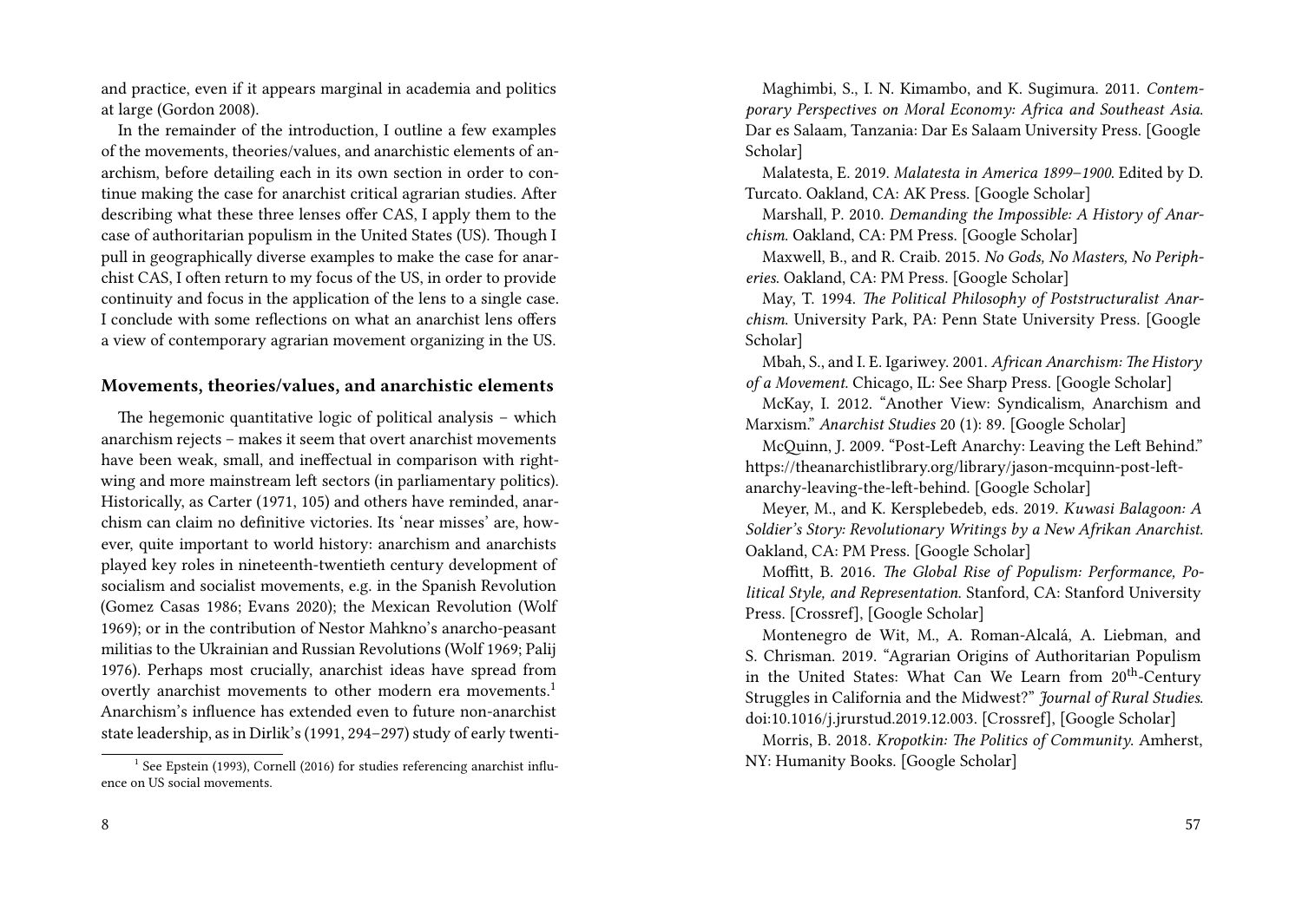IAF (Indigenous Anarchist Federation). n.d. "What We Are About." https://iaf-fai.org/about/. [Google Scholar]

Internationalist Commune of Rojava. 2018. *Make Rojava Green Again: Building an Ecological Society*. London: Dog Section Press. [Google Scholar]

The Invisible Committee. 2009. *The Coming Insurrection*. Los Angeles: Semiotext(e). [Google Scholar]

Jaffe, S. 2017. "Trump Interruption: A Conversation with Legba Carrefour." *The Baffler*. https://thebaffler.com/latest/interviews-forresistance-carrefour. [Google Scholar]

Jessop, B. 2015. "Margaret Thatcher and Thatcherism: Dead But Not Buried." *British Politics* 10 (1): 16–30. [Crossref], [Web of Science ®], [Google Scholar]

Karatani, K. 2005. *Transcritique: On Kant and Marx*. Cambridge, MA: MIT Press. [Google Scholar]

Knowles, Rob. 2004. *Political Economy from Below: Economic Thought in Communitarian Anarchism, 1840–1914*. New York and London: Routledge. [Google Scholar]

Korman, C. 2019. "The Battle for a Paycheck in Kentucky Coal Country." *The New Yorker*. September 9. [Google Scholar]

Kropotkin, P. 1892. *The Conquest of Bread*. Paris, France: Le Révolté. [Google Scholar]

Kropotkin, P. 1899. *Fields, Factories and Workshops: Or, Industry Combined with Agriculture and Brain Work with Manual Labor*. London: Hutchison. [Google Scholar]

Laclau, E. 2005. "Populism: What's in a Name?" In *Populism and the Mirror of Democracy*, edited by Francisco Panizza, 32–49. London: Verso. [Google Scholar]

Levien, M., M. Watts, and Y. Hairong. 2018. "Agrarian Marxism." *Journal of Peasant Studies* 45 (5–6): 853–883. [Taylor & Francis Online], [Web of Science ®], [Google Scholar]

eth century Chinese anarchist revolutionaries whose 'work-study' programs were attended by future Chinese state leaders Mao Zedong and Deng Xiaoping.

Because common understanding is that anarchism has seen little success in formal politics, it is often a surprise to left activists and scholars that anarchism was a dominant, ascendant portion of revolutionary left movements at the turn of the twentieth century.<sup>2</sup> This prevalence was largely due to anarchism's ideas and social forms spreading via illegalist, insurrectionary networks and 'anarcho-syndicalist' unions, particularly the Industrial Workers of the World (IWW), founded in the US in 1905 (van der Walt 2016; Cole, Struthers, and Zimmer 2018). While anarchism and syndicalism do not completely or simply overlap, anarcho-syndicalism is more accurately traced to anarchist than other socialist sectors (McKay 2012). Eventually suppressed and largely dismantled by state and private forces, especially during the period leading up to and through World War I, these movements spread over the globe including to Latin America, Europe, Asia, North America, and to a lesser degree Africa. Countries where nineteenth and twentieth century anarchist movements existed include: Algeria, Argentina, Bolivia, Brazil, Chile, Colombia, Cuba, Ecuador, Mexico, Peru, Puerto Rico, Uruguay, Venezuela, Jamaica, England, France, Germany, the Netherlands, Italy, Portugal, Russia, Spain, Switzerland, Ukraine, Algeria, Nigeria, South Africa, India, China, Korea, Japan, Malaysia, Vietnam, Australia, New Zealand, Canada, and the United States.

Loadenthal, M. 2017. *The Politics of Attack: Communiqués and Insurrectionary Violence*. Manchester: Manchester University Press. [Google Scholar]

 $2^{2}$  For historical references, see: Graham (2005, 2009, 2012), Hirsch and van der Walt (2010), Schmidt (2013), Marshall (2010), Cappelletti (2018), Maxwell and Craib (2015), Porter (2011), Zaragoza Rovira (1996), Ramos, Rodrigues, and Samis (2003), CILEP (2011), Páez (1986), Hart (1978), Hirsch (2010), Shaffer (2000, 2013), Quail (2019), Berry (2009), Pernicone (1993), de Góes (2017), Voline (2019), Mbah and Igariwey (2001), van der Walt (2011, 2016), Dirlik (1991), Hwang (2017), Crump (1993), Cornell (2016).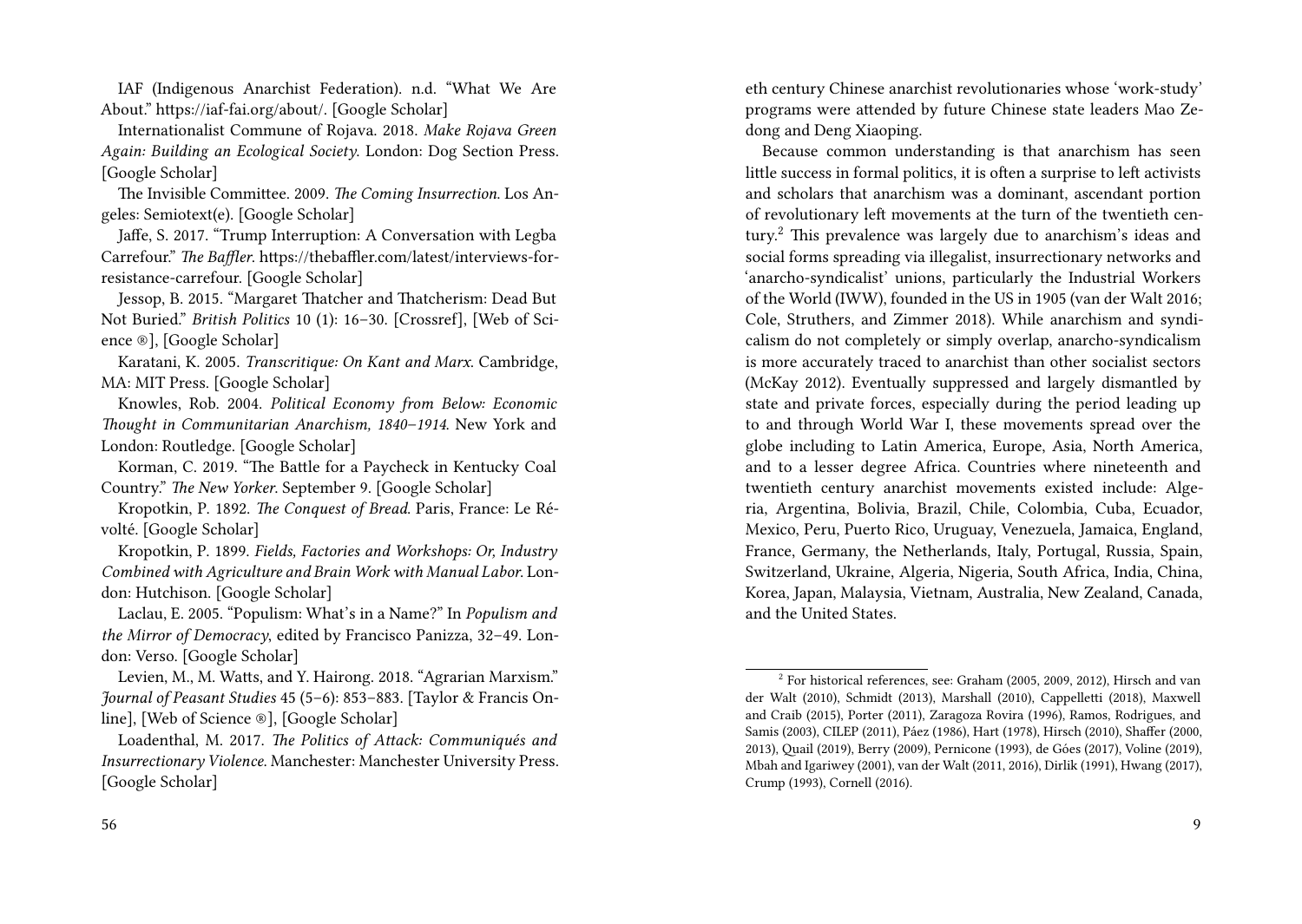Ultimately, it is the ideas ('theories') developed through these struggles that have shaped and continue to shape social life and political change. These ideas most often were articulated by active movement organizers, who were also theorizers. Anarchist ideas have in different times and places resulted in different kinds of effects – impacts not always deep, or positive. But in general, CAS has ignored or forgotten canonical anarchist theory, and even less has it addressed recent anarchist theory. In the next section, I outline elements of anarchist theory, describing its relevance to contemporary rural politics and overlaps with other CAS traditions. Though overtly anarchist movements from the past have largely been forgotten, and in almost all cases the movements have reduced in numbers and influence, and overt anarchist movements today are less massive than in their heyday, anarchist movements still exist (including in less visible, underground and informal forms). Addressing historical and contemporary manifestations of overtly anarchist social organization is the focus of section three.

CAS is also better off taking a more decolonial approach to rural politics, and instead of seeking to find overt Anarchism outside of European and settler-colonial contexts, looking for its interconnections with freedom struggles elsewhere, as in James Scott's discussions (2009) of anarchistic rural peoples in Southeast Asia or Maia Ramnath's (2011) study of India in *Decolonizing Anarchism*. Ramnath (2011, 7) distinguishes between 'small a anarchism' and the Western (or 'Capital-A') Anarchist tradition:

with a small a the word anarchism implies a set of assumptions and principles, a recurrent tendency or orientation–with the stress on movement in a direction, not a perfected condition–toward more dispersed and less concentrated power; less top-down hierarchy and more self-determination through bottom-up participation; liberty and equality seen as directly rather than inversely proportional; the nurtu-

*ies* 41 (6): 1201–1224. [Taylor & Francis Online], [Web of Science ®], [Google Scholar]

Hall, S. 1985. "Authoritarian Populism: A Reply to Jessop et al." *New Left Review* 151: 115–124. [Google Scholar]

Hammond, J. L. 2015. "The Anarchism of Occupy Wall Street." *Science & Society* 79 (2): 288–313. [Crossref], [Web of Science ®], [Google Scholar]

Hart, J. 1978. *Anarchism & The Mexican Working Class, 1860–1931*. Austin, TX: University of Texas Press. [Google Scholar]

Harvey, D. 2017. "'Listen, Anarchist!' A Personal Response to Simon Springer's 'Why a Radical Geography Must Be Anarchist'." *Dialogues in Human Geography* 7 (3): 233–250. [Crossref], [Web of Science ®], [Google Scholar]

Hirsch, S. 2010. "Peruvian Anarcho-Syndicalism: Adapting Transnational Influences and Forging Counter Hegemonic Practices, 1905–1930." In *Anarchism and Syndicalism in the Colonial and Postcolonial World, 1870–1940: The Praxis of National Liberation, Internationalism, and Social Revolution*, edited by S. Hirsch, and L. van der Walt, 227–272. Leiden, Netherlands: Brill. [Crossref], [Google Scholar]

Hirsch, S., and L. van der Walt, eds. 2010. *Anarchism and Syndicalism in the Colonial and Postcolonial World, 1870–1940: The Praxis of National Liberation, Internationalism, and Social Revolution*. Leiden, Netherlands: Brill. [Crossref], [Google Scholar]

Hobsbawm, E. 1973. *Revolutionaries. Contemporary Essays*. London: Weidenfeld and Nicolson. [Google Scholar]

Hodges, D. 1995. *Mexican Anarchism after the Revolution*. Austin, TX: University of Texas Press. [Google Scholar]

Holloway, J. 2013. *In, Against, and Beyond Capitalism: The San Francisco Lectures*. Oakland, CA: PM Press. [Google Scholar]

Hwang, D. 2017. *Anarchism in Korea. Independence, Transnationalism, and the Question of National Development 1919–1984*. Albany, NY: SUNY Press. [Google Scholar]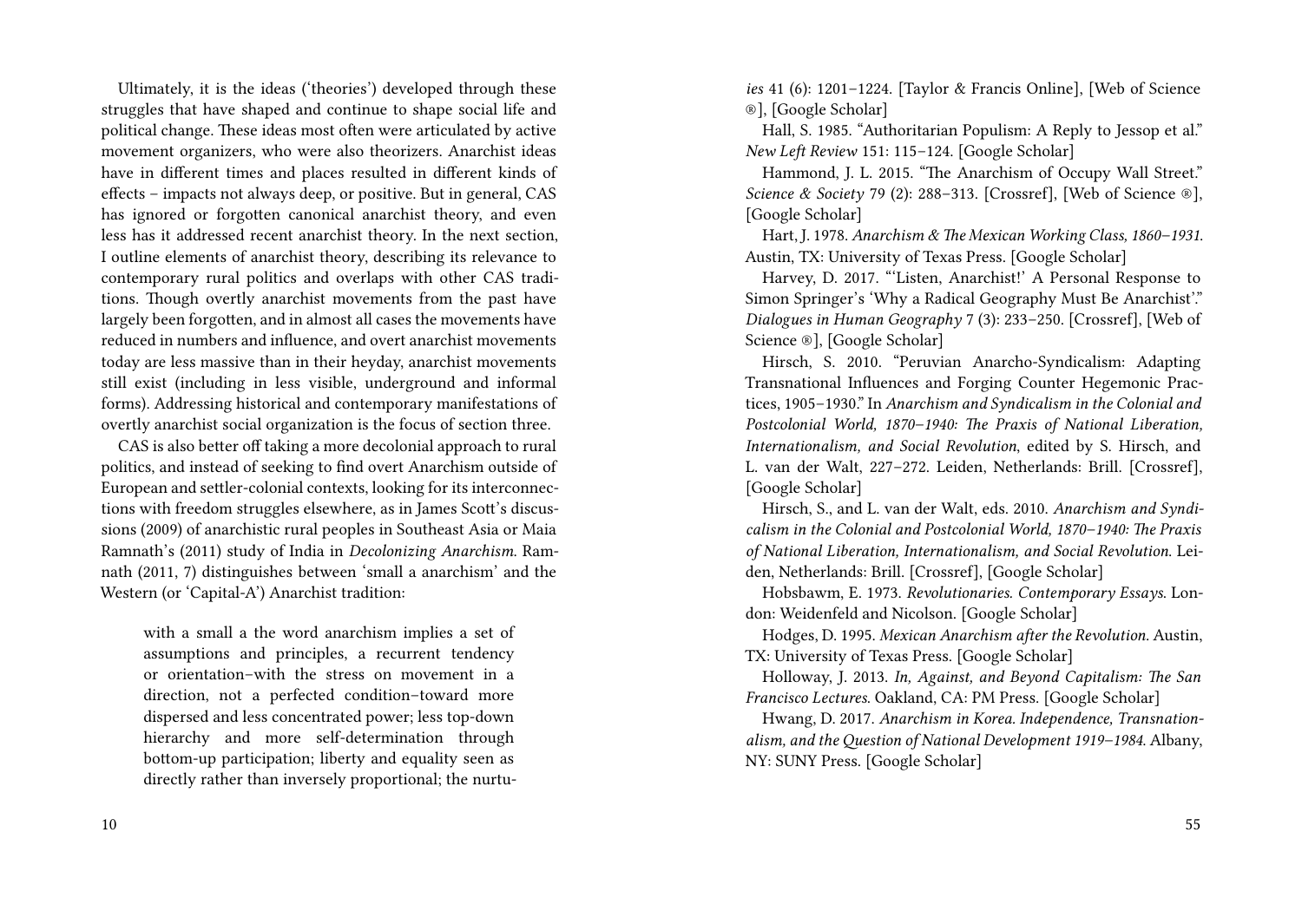Giraldo, O. F., and N. McCune. 2019. "Can the State Take Agroecology to Scale? Public Policy Experiences in Agroecological Territorialization from Latin America." *Agroecology and Sustainable Food Systems* 43 (7–8): 785–809. [Google Scholar]

Gomez Casas, J. 1986. *Anarchist Organisation: The History of the F.A.I*. Portland, OR: Black Rose Books. [Google Scholar]

Goodyear-Ka'ōpua, N. 2011. "Kuleana lāhui: Collective Responsibility for Hawaiian Nationhood in Activists' Praxis." *Affinities: A Journal of Radical Theory, Culture, and Action* 5: 130–163. [Google Scholar]

Gordon, U. 2008. *Anarchy Alive: Anti-Authoritarian Politics from Practice to Theory*. London: Pluto Press. [Google Scholar]

Graeber, D. 2005. *Fragments of an Anarchist Anthropology*. Chicago: Prickly Paradigm Press. [Google Scholar]

Graeber, D. 2013. *The Democracy Project*. New York: Spiegel and Grau. [Google Scholar]

Graeber, D., and D. Wengrow. 2018. "Are We City Dwellers or Hunter-Gatherers?" *New Humanist*. Accessed October 10, 2019. https://newhumanist.org.uk/articles/5409/are-we-city-dwellersor-hunter-gatherers. [Google Scholar]

Graham, R., ed. 2005. *Anarchism: A Documentary History of Libertarian Ideas: From Anarchy to Anarchism (300 CE To 1939)*. Vol. 1. Montreal/New York/London: Black Rose Books. [Google Scholar]

Graham, R., ed. 2009. *The Emergence of the New Anarchism (1939–1977)*. Vol. 2. Montreal/New York/London: Black Rose Books. [Google Scholar]

Graham, R., ed. 2012. *The New Anarchism (1974–2012)*. Vol. 3. Montreal/New York/London: Black Rose Books. [Google Scholar]

Grattan, L. 2018. *Populism's Power: Radical Grassroots Democracy in America*. Oxford, England: Oxford University Press. [Google Scholar]

Giunta, I. 2014. "Food Sovereignty in Ecuador: Peasant Struggles and the Challenge of Institutionalization." *Journal of Peasant Stud-* rance of individuality and diversity within a matrix of interconnectivity, mutuality, and accountability; and an expansive recognition of the various forms that power relations can take, and correspondingly, the various dimensions of emancipation. This tendency, when it becomes conscious, motivates people to oppose or subvert the structures that generate or sustain inequity, unfreedom, and injustice, and to promote or prefigure these structures that generate and sustain equity, freedom, and justice.

Africa may of all continents lack substantial anarchist historical presence, but as African activists have argued (Mbah and Igariwey 2001) anarchist values are reflected in its many pre-colonial traditions (some of which survive today). If we take Wolf's (1969) analysis of anarchistic resonances in peasantries seriously, the result is that CAS must consider anarchism as part of the CAS tool set. Addressing these more anarchist*ic* elements of social organization in various contexts and their relation to agrarian change is the focus of section four.

# **Anarchist theory**

An anarchist objection to Marxism was that Marxism, with its preoccupation with the proletariat, had a blind spot towards the peasantry and ignored eighty percent of the world's population. – Arif Dirlik (1991, 238, referring to the early twentieth century context, when peasantries formed the bulk of human populations)

I begin by focusing on anarchist theory, since theory forms the baseline for engaging with 'the literature' in CAS. Table 1 gives an overview of theoretical positions among five CAS lenses: orthodox and agrarian Marxism, agrarian populism, social and individualist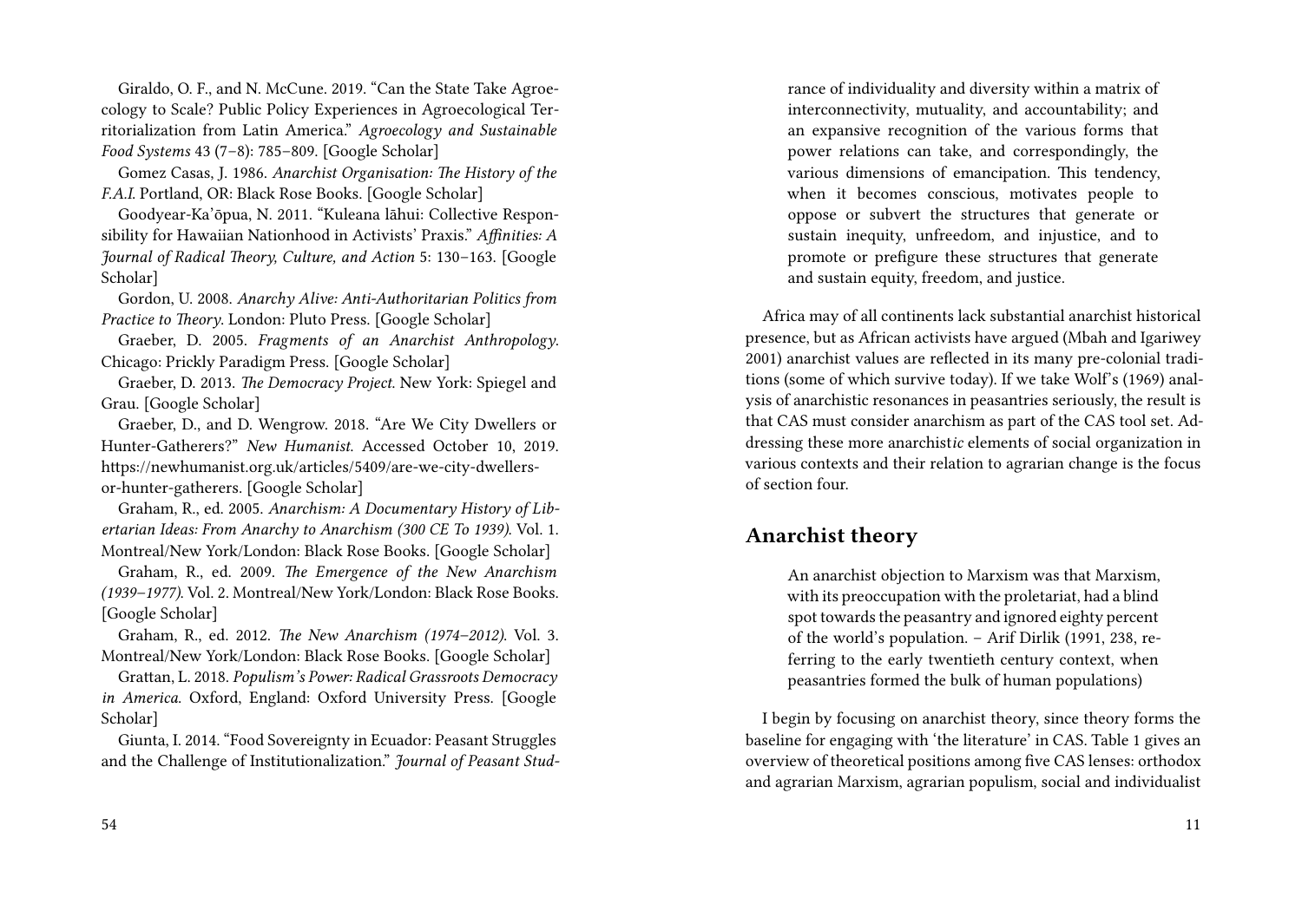anarchism. Anarchist theory was and is historically embedded in social movement experiences. Because of this, anarchism is weighted by its movement history – e.g. legacies of European ideologies and Eurocentric thinking – but it is also not static, being responsive to conditions and capacious in its internal diversity. Anarchist theory thus is best treated as open-ended and not quite fully definable. Yet in contrast to caricatures of it, anarchism is not bereft of theory. While male and European dominated (par for the nineteenth century course), its classical canon offers plenty to parse. The French philosophers Pierre Joseph Proudhon, Henri de Saint-Simon and Charles Fourier, and Welsh philanthropist Robert Owen formed the earlier proto-anarchists, while Errico Malatesta, Peter Kropotkin, Michael Bakunin, Élisée Reclus, Emma Goldman, Max Stirner, Ricardo Flores Magón, Lucy Parsons, Alexander Herzen, Leo Tolstoy, Nestor Mahkno and Rudolf Rocker are some of the more well-known from anarchism's heyday. Many lessknown activist-agitators also have provided relevant theory in historical writings. Considering the breadth of anarchist thinking and positions, and these being diverse by nature, an essay like this can offer only a necessarily selective and truncated treatment of anarchist theory, in its barest of outlines. Accordingly, this essay introduces merely one of many potential perspectives on anarchist theory. Importantly, there exists a main division within anarchism between individualist and insurrectionary trends, and those sometimes described as 'social' anarchism. This essay focuses on the latter largely due to my own preferences and background; still, individualist anarchism should also be appreciated in CAS, especially given its particular influence on eco-anarchist and anticivilizationist currents in environmentalist struggles worldwide (GA 2012; Seaweed 2013; Pellow 2014; Loadenthal 2017).

Epstein, B. 1993. *Political Protest and Cultural Revolution: Nonviolent Direct Action in the 1970s and 1980s*. Oakland, CA: University of California Press. [Google Scholar]

Escobar, A. 1995. *Encountering Development: The Making and Unmaking of the Third World*. Princeton, NJ: Princeton University Press. [Google Scholar]

Evans, D. 2020. *Revolution and the State: Anarchism in the Spanish Civil War, 1936–1939*. Chico, CA: AK Press. [Google Scholar]

GA (Green Anarchy). 2012. *Uncivilized: The Best of Green Anarchy*. Green Anarchy Press. https://ia801909.us.archive.org/29/ items/Uncivilized\_201611/Uncivilized.pdf. [Google Scholar]

Galt, R. E. 2013. "The Moral Economy Is a Double-Edged Sword: Explaining Farmers' Earnings and Self-Exploitation in Community-Supported Agriculture." *Economic Geography* 89 (4): 341–365. [Taylor & Francis Online], [Web of Science ®], [Google Scholar]

Gamblin, G. J. 1999. "Russian Populism and Its Relations with Anarchism 1870–1881." Thesis at The University of Birmingham Centre for Russian and East European Studies. Birmingham: University of Birmingham. [Google Scholar]

Gaventa, J. 2003. *Power after Lukes: An Overview of Theories of Power Since Lukes and Their Application to Development*. Brighton: Participation Group, Institute of Development Studies. https://www.powercube.net/wp-content/uploads/2009/11/ power\_after\_lukes.pdf. [Google Scholar]

Gaventa, J. 2019. "Power and Powerlessness in an Appalachian Valley – Revisited." *Journal of Peasant Studies* 46 (3): 440–456. [Taylor & Francis Online], [Web of Science ®], [Google Scholar]

Gerber, J.-F. 2020. "Degrowth and Critical Agrarian Studies." *Journal of Peasant Studies* 47 (2): 235–264. [Taylor & Francis Online], [Web of Science ®], [Google Scholar]

de Góes, P., ed. 2017. *The Luso-Anarchist Reader: The Origins of Anarchism in Portugal and Brazil*. Charlotte, NC: Information Age Publishing. [Google Scholar]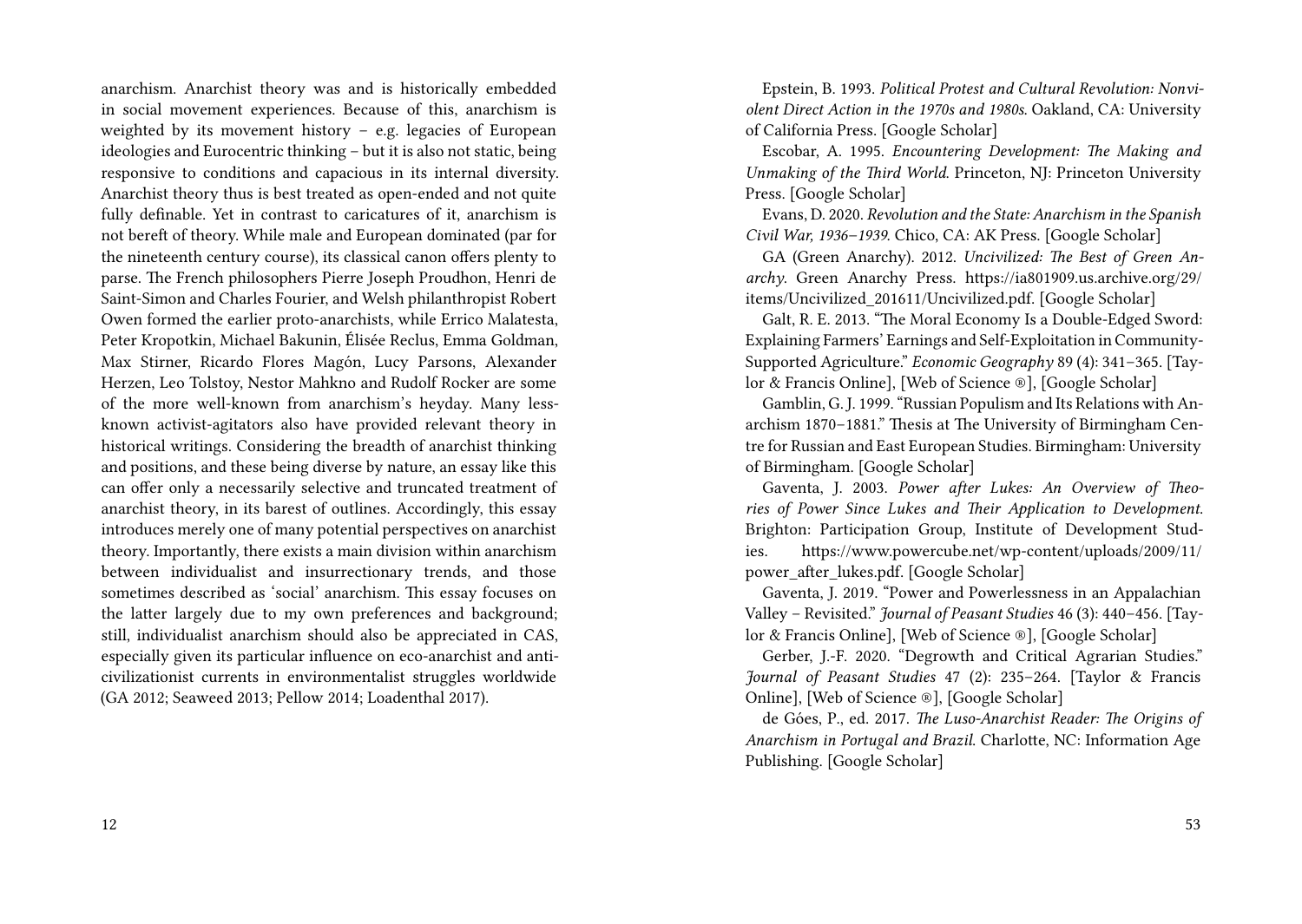Dirlik, A. 1991. *Anarchism in the Chinese Revolution*. Berkeley and Los Angeles: University of California Press. [Crossref], [Google Scholar]

Dixon, C. 2012. "Building 'Another Politics': The Contemporary Anti-Authoritarian Current in the US and Canada." *Anarchist Studies* 20 (1): 32–60. [Google Scholar]

Dolgoff, S., ed. 1974. *The Anarchist Collectives Workers' Self-Management in the Spanish Revolution 1936–1939*. New York: Free Life Editions. [Google Scholar]

Donaghey, Jim. 2013. "Bakunin Brand Vodka: An Exploration into Anarchist-Punk and Punk-Anarchism." *Anarchist Developments in Cultural Studies* 1: 139–170. [Google Scholar]

DSA-LSC (Democratic Socialists of America-Libertarian Socialist Caucus). 2019. *Dual Power: A Strategy to Build Socialism in Our Time*. Accessed July 18, 2019. https://dsa-lsc.org/2018/12/31/ dual-power-a-strategy-to-build-socialism-in-our-time/. [Google Scholar]

Dunlap, A., and J. Jakobsen. 2020. *The Violent Technologies of Extraction: Political Ecology, Critical Agrarian Studies and the Capitalist Worldeater*. Cham, Switzerland: Palgrave Macmillan. [Crossref], [Google Scholar]

Eagleton, T. 1999. *Marx (The Great Philosopher's Series)*. Abingdon, Oxfordshire, UK: Routledge. [Google Scholar]

Eckhardt, W. 2016. *The First Socialist Schism: Bakunin vs. Marx in the International Working Men's Association*. Oakland, CA: PM Press. [Google Scholar]

Edelman, M. 2019. "Hollowed Out Heartland, USA: How Capital Sacrificed Communities and Paved the Way for Authoritarian Populism." *Journal of Rural Studies*. doi:10.1016/j.jrurstud.2019.10.045. [Crossref], [Google Scholar]

el-Ojeili, C. 2014. "Anarchism as the Contemporary Spirit of Anti-Capitalism? A Critical Survey of Recent Debates." *Critical Sociology* 40 (3): 451–468. [Crossref], [Web of Science ®], [Google Scholar]

| CAS tra-<br>dition |                 |                            |                                   |                |                  |
|--------------------|-----------------|----------------------------|-----------------------------------|----------------|------------------|
| $\rightarrow$      |                 |                            |                                   | Social         |                  |
| issue $\downarrow$ |                 | Orthodox Heterodox/Radical |                                   |                | Individualist/   |
|                    | marx-           | agrar-<br>ian              | agrar-<br>ian                     | anar-<br>chism | insur-           |
|                    | ism             |                            |                                   |                | rec-             |
|                    |                 | marx-<br>ism               | pop-<br>ulism                     |                | tionary<br>anar- |
|                    |                 |                            | (RAP)                             |                | chism            |
| Unit of            |                 |                            | Economic Economic Communit Class, |                | Individual       |
| inquiry            | class           | class                      | farm                              | com-           | and              |
| and                | conflict        | conflict,                  | house-                            | munity,        | its<br>au-       |
| inter-             | (work-          | $w / in$ -                 | hold                              | and in-        | tonomously       |
| vention            | ers/            | traclass                   |                                   | dividual       | defined          |
|                    | capital-        | nuances                    |                                   | (de-           | rela-            |
|                    | ists)           |                            |                                   | pending        | tions            |
|                    |                 |                            |                                   | on             |                  |
|                    |                 |                            |                                   | context)       |                  |
| Class              | class<br>$\sim$ |                            |                                   |                |                  |
| and                | as              |                            |                                   |                |                  |
| class              | key to          |                            |                                   |                |                  |
| differ-            | politics        |                            |                                   |                |                  |
| entia-             |                 |                            |                                   |                |                  |
| tion               |                 |                            |                                   |                |                  |
| Peas-              |                 |                            |                                   |                |                  |
| ants as            |                 |                            |                                   |                |                  |
| petty              |                 |                            |                                   |                |                  |
| bour-              |                 |                            |                                   |                |                  |
| geois/             |                 |                            |                                   |                |                  |
| com-               |                 |                            |                                   |                |                  |
| modity             |                 |                            |                                   |                |                  |
| producers          |                 |                            |                                   |                |                  |
| - capi-            | - Peas-         |                            |                                   |                |                  |
| talism             | ants as         |                            |                                   |                |                  |
| causes             | differ-         |                            |                                   |                |                  |
| in-                | entiated        |                            |                                   |                | 13               |
| evitable           | already,        |                            |                                   |                |                  |
| differ-            | inter-          |                            |                                   |                |                  |
| enti-              | secting         |                            |                                   |                |                  |

ation

w race, gender,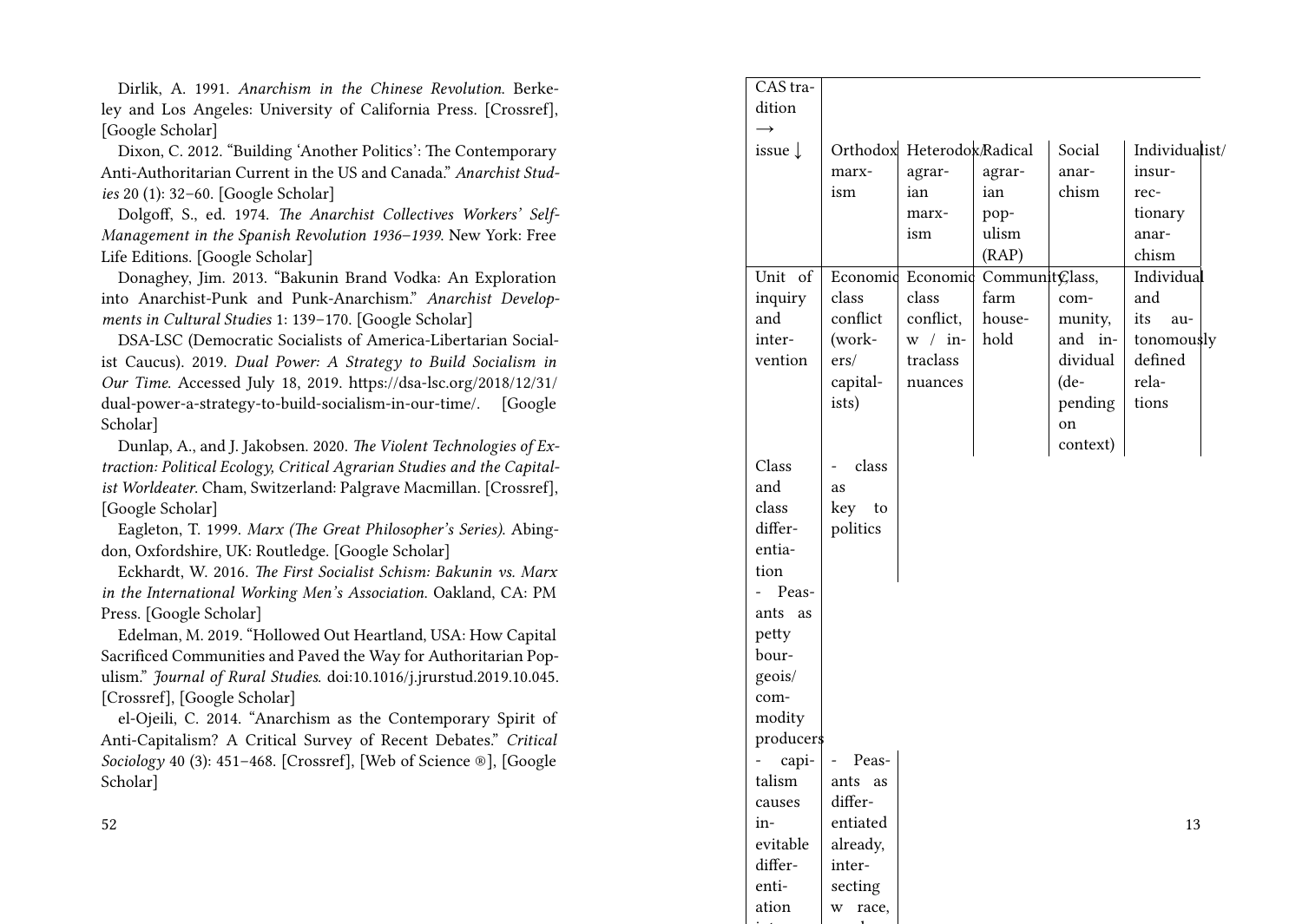#### **Table 1.**

Anarchist theory flourished during the late nineteenth and early twentieth century, evolving and defining itself in dialogue and disagreement with other threads of revolutionary and left social thought, most notably Marxism (see Prichard et al. 2017). Anarchism shares with Marxism a fundamental concern for revolutionary change, though also like Marxism, it has developed more reformist aspects so as to fit with less revolutionary circumstances over time. Anarchism's theoretical relationship to Marxism is complex, both enmeshed and antagonistic. If the birth of CAS may be traced back to Marx's Capital, written under the influence of (and in debates with) Proudhon, and early Russian agrarian populists engaged with anarchist theories *and* sought counsel from Marx on the role of peasants in revolution (Gamblin 1999; Shanin 2018), we can see how drawing hard lines between lineages in CAS serves little but polemic value. Rather than continuing generations-long polemics, it seems preferable to start with a normative appreciation of both traditions and the importance of linking these in writing and action, as indicated in recent debates in geography and sociology (el-Ojeili 2014, 462; Harvey 2017; Springer 2017). Still, I touch upon some overlaps and divergences in CAS traditions, in order to better see what anarchism specifically has to offer.

#### **Positive and negative theory**

Like Marxism, anarchism holds within its classical canon both theories about morally objectionable conditions in human society (what I call 'negative' theories) and what might be done to correct these (what I call 'positive' theories). The antagonistic elements of anarchist action, largely rooted in negative theory, have sometimes been divorced from its 'prefigurative' elements, rooted in positive theory, especially as proponents of the latter have sought to dis-

14

CILEP (Centro de Investigación Libertaria y Educación Popular) (editor). 2011. *Pasado y presente del anarquismo y del anarcosindicalismo en Colombia*. Buenos Aires: Libros de Anarres. [Google Scholar]

Clark, J. 2019. *Between Earth and Empire: From the Necrocene to the Beloved Community*. Oakland: PM Press. [Google Scholar]

Clastres, P. 1989. *Society Against the State: Essays in Political Anthropology*. Cambridge, MA: MIT Press. [Google Scholar]

Cole, P., D. Struthers, and K. Zimmer. 2018. *Wobblies of the World: A Global History of the IWW*. London: Pluto Press. [Google Scholar]

Cornell, A. 2016. *Unruly Equality: US Anarchism in the 20th Century*. Oakland, CA: University of California Press. [Google Scholar]

Coulthard, G. S. 2014. *Red Skin, White Masks: Rejecting the Colonial Politics of Recognition*. Minneapolis, MN: University of Minneapolis Press. [Crossref], [Google Scholar]

CrimethiInc. 2017. *From Democracy to Freedom: The Difference Between Government and Self-Determination*. Salem, OR: CrimethiInc. ex-Workers' Collective. [Google Scholar]

crow, s. 2014. *Black Flags and Windmills: Hope, Anarchy, and the Common Ground Collective*. 2nd ed. Oakland, CA: PM Press. [Google Scholar]

Crump, J. 1993. *Hatta Shūzō and Pure Anarchism in Interwar Japan*. New York: St. Martin's Press. [Crossref], [Google Scholar]

Davidson, S. 2009. "Ecoanarchism: A Critical Defence." *Journal of Political Ideologies* 14 (1): 47–67. [Taylor & Francis Online], [Google Scholar]

Day, R. F. 2005. *Gramsci Is Dead: Anarchist Currents in the Newest Social Movements*. London: Pluto Press. [Google Scholar]

Desmarais, A. 2007. *La Via Campesina: Globalization and the Power of Peasants*. Winnipeg, Canada: Fernwood Publishing. [Google Scholar]

Diamond, S. 1995. *Roads to Dominion: Rightwing Movements and Political Power in the United States*. New York: Guilford Press. [Google Scholar]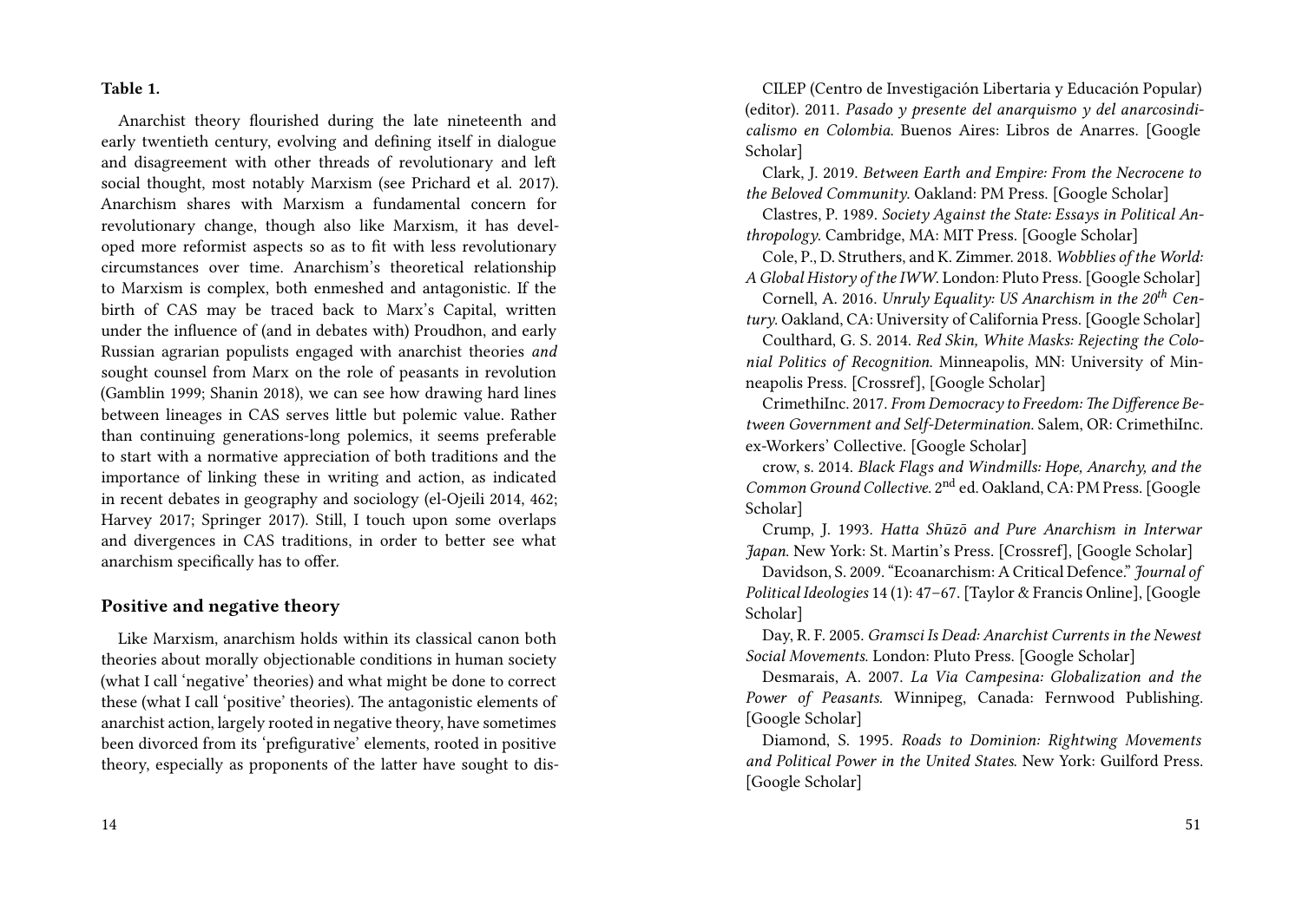Brown, S., and C. Getz. 2008. "Privatizing Farm Worker Justice: Regulating Labor Through Voluntary Certification and Labeling." *Geoforum; Journal of Physical, Human, and Regional Geosciences* 39: 1184–1196. [Crossref], [Web of Science ®], [Google Scholar]

Bruff, I. 2014. "The Rise of Authoritarian Neoliberalism." *Rethinking Marxism: A Journal of Economics, Culture & Society* 26 (1): 113– 129. [Taylor & Francis Online], [Google Scholar]

BSA (Black Socialists of America). 2019. *Twitter Page*. Accessed September 19, 2019. https://twitter.com/BlackSocialists. [Google Scholar]

Buber, M. 1949. *Paths in Utopia*. New York: Macmillan. [Google Scholar]

Calvário, R., A. A. Desmarais, and J. Azkarraga. 2019. "Solidarities from Below in the Making of Emancipatory Rural Politics: Insights from Food Sovereignty Struggles in the Basque Country." *Sociologia Ruralis*. doi:10.1111/soru.12264. [Crossref], [PubMed], [Web of Science ®], [Google Scholar]

Campbell, T. 2017. *Populism and Its Discontents: Populism on the American Left and Right During the 2016 Election Cycle*. Waco, TX: Baylor University. [Google Scholar]

Cappelletti, A. 2018. *Anarchism in Latin America*. Chico, CA: AK Press. [Google Scholar]

Carlisle, L. 2015. "Audits and Agrarianism: The Moral Economy of an Alternative Food Network." *Elementa: Science of the Anthropocene* 21: 1–16. [Google Scholar]

Carter, A. 1971. *The Political Theory of Anarchism*. New York: Harper Torchbooks. [Google Scholar]

tance themselves from anarchism's violent history. Yet for many theorists and activists, negative and positive are linked.

Western Anarchism's negative theory starts with its anticapitalism, identifying capitalism as an evil to be eradicated from human existence. Marx is still the standard bearer regarding analyses of capitalism. Anarchists *have* offered economic theories, but these have more often proposed economic solutions and alternatives (e.g. Knowles 2004), than deepened or challenged Marx's critique of capitalism. Alongside their shared critique of capitalism, anarchism shares with Marxism an opposition to organized religion (which nineteenth century theorists identified as co-constituting oppressive social conditions with capitalists and states; see Bakunin 1970). Where anarchism's negative theory differs from Marxism (though perhaps not from Marx himself<sup>3</sup>), or moves beyond Marxism, is its deeper anti-authoritarianism. Positioning a liberated society against *all* coercive human social relations, anarchists considered states by definition built on coercion, and thus were inherently anti-state. Rather than the vaguely defined 'withering away of the state' foretold in a (Marxist) post-revolutionary period, anarchists have long argued against theories of change that involve taking state power at *any* point, and have thus struggled against liberal and Marxist tendencies to do so. They predict that entry into power will only

Castañeda, C., and M. Feu. 2019. "Introduction: Hispanic Anarchist Print Culture." In *Writing Revolution: Hispanic Anarchism in the United States*, edited by Cristopher J. Castañeda and Montse Feu, 1–14. Springfield, IL: University of Illinois Press. [Crossref], [Google Scholar]

Churchill, W. 2003. *Acts of Rebellion: The Ward Churchill Reader*. New York & London: Routledge. [Crossref], [Google Scholar]

<sup>&</sup>lt;sup>3</sup> Indeed, scholars including Marxists like Joel Wainwright (2017; drawing on Karatani 2005) and Terry Eagleton (1999, 55–56) have noted that Marx exhibited anarchist sensibilities: 'Marx's final vision would thus seem somewhat anarchistic: that of a cooperative commonwealth made up of what he calls "free associations" of workers, who would extend democracy to the economic sphere while making a reality of it in the political one'. While Marx's anarchism may be true theoretically (as Thomas points out in *Karl Marx and the Anarchists* [1990, 2, 13–14, 21], Marx's critiques of the state confuse readers into thinking his disagreements with anarchists were merely tactical), anarchists tend to emphasize praxis over abstract theory, and would likely dispute any argument placing Marx's words against statism over his repeated actions to undermine anti-statist sections of the global socialist movement (see Eckhardt 2016).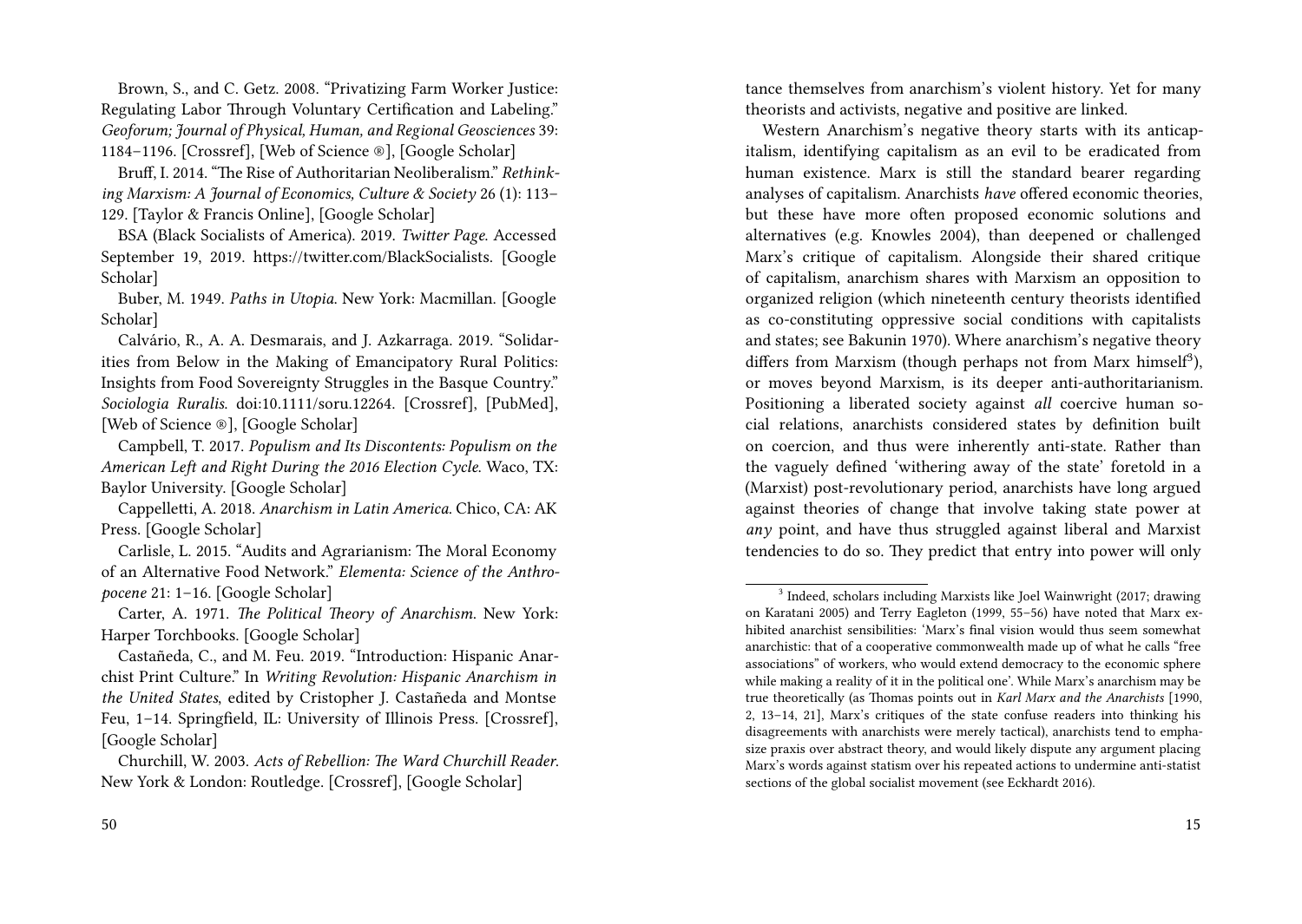serve to reproduce power (CrimethInc 2017; Anarchopac 2019), and have in some cases called for the end of 'the hegemony of hegemony' (Day 2005) – seeking no part in coercive political projects to construct totalizing power of any sort. They have insisted, instead, on a social revolution beginning here and now, whose goal is the elimination, not adoption, of political power. On the individualist-insurrectionary side, anarchists have even forgone any association with 'the Left', insisting that leftism reproduces a 'reification and mediation' of social revolt that undermines principles of self-organization (McQuinn 2009).

The rejection of political/hegemonic thinking resonates with poststructuralist understanding of power and leads in a direction that sees and seeks to combat domination in myriad forms. Poststructuralist analyses see power as 'diffuse rather than concentrated, embodied and enacted rather than possessed, discursive rather than purely coercive, and constitute[ing] agents rather than being deployed by them (Gaventa 2003, 3)'. Such perspectives are found in Escobar's (1995) pioneering work on (post)development, and influential CAS scholarship since, and have been argued as resonant with anarchism (May 1994; Antliff and Hutchens 2007). A similar analysis underpins the 'total liberation' framework that Pellow (2014) describes based on his research with radical animal and earth liberation activists. According to Pellow (2014, 18–19), total liberation comprises 'an ethic of justice and anti-oppression inclusive of humans, nonhuman animals, and ecosystems; anarchism; anticapitalism; and an embrace of direct action tactics'. In practice, total liberation trends address power as not simply about the state, but as actionable outside it, towards an ever-enlarging circle of concern, by confronting for instance unequal dominance *within* movements, anthropocentric speciesism, and the personal internalization of coercive institutions and practices ('killing the cop in your head').

The central contribution of anarchist positive theory is the fusion of means and ends. All actions to bring about revolutionary 46 (3): 480–513. [Taylor & Francis Online], [Web of Science ®], [Google Scholar]

Bernstein, H. 2010. *Class Dynamics of Agrarian Change*. Winnipeg, Canada: Fernwood Publishing. [Google Scholar]

Bernstein, H. 2014. "Food Sovereignty via the 'Peasant Way': A Sceptical View." *Journal of Peasant Studies* 41 (6): 1031–1063. [Taylor & Francis Online], [Web of Science ®], [Google Scholar]

Bernstein, H. 2018. "The 'Peasant Problem' in the Russian Revolution(s), 1905–1929." *Journal of Peasant Studies* 45 (5–6): 1127–1150. [Taylor & Francis Online], [Web of Science ®], [Google Scholar]

Berry, D. 2009. *A History of the French Anarchist Movement, 1917 to 1945*. Oakland: AK Press. [Google Scholar]

Bookchin, M. 1982. *The Ecology of Freedom: The Emergence and Dissolution of Hierarchy*. Andover, MA: Cheshire Books. [Google Scholar]

Booth, A. 2017. "The Rhetoric of Authoritarianism in the 2016 Presidential Campaign of Donald Trump." Texas State University Masters Thesis, English Department. [Google Scholar]

Borras Jr., S. M. 2020. "Agrarian Social Movements: The Absurdly Difficult But Not Impossible Agenda of Defeating Right-Wing Populism and Exploring a Socialist Future." *Journal of Agrarian Change* 20 (3): 3–36. [Crossref], [Google Scholar]

Brass, T. 2015. "Peasants, Academics, Populists: Forward to the Past?" *Critique of Anthropology* 35 (2): 187–204. [Crossref], [Web of Science ®], [Google Scholar]

Bray, M. 2013. *Translating Anarchy: The Anarchism of Occupy Wall Street*. Winchester, UK: Zero Books. [Google Scholar]

Bray, M. 2017. *Antifa: The Anti-Fascist Handbook*. Brooklyn, NY: Melville House. [Google Scholar]

Brown, W. 2006. "American Nightmare: Neoliberalism, Neoconservatism, and De-democratization." *Political Theory* 34 (6): 690– 714. [Crossref], [Web of Science ®], [Google Scholar]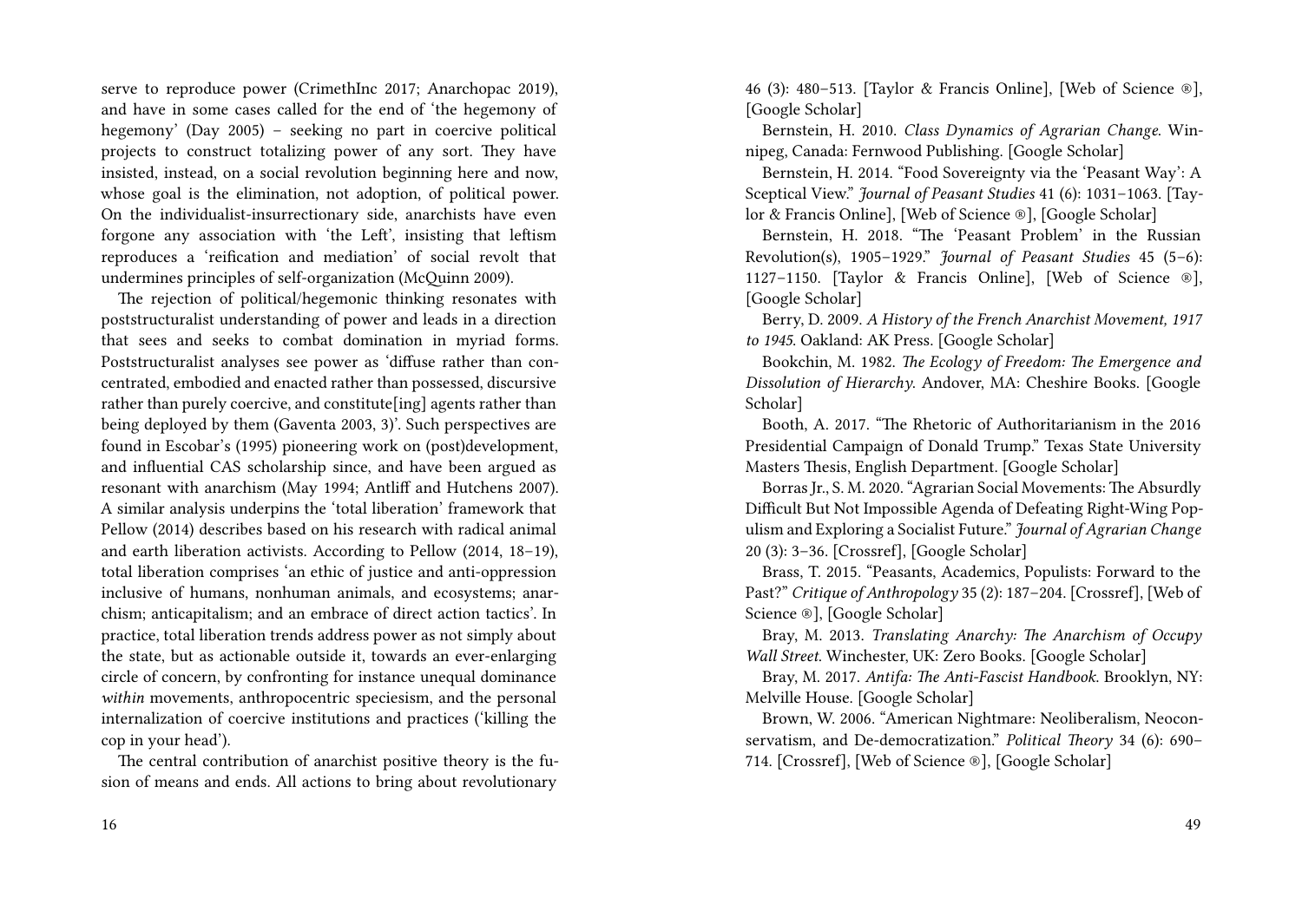03066150.2019.1680542. [Taylor & Francis Online], [Web of Science ®], [Google Scholar]

Anonymous. 2018. "Cops And Klan Go Hand In Hand: A Report From Berkeley." *It's Going Down*. https://itsgoingdown.org/ cops-and-klan-go-hand-in-hand-a-report-from-berkeley/. [Google Scholar]

Antliff, A., and B. Hutchens. 2007. "Anarchy, Power, and Poststructuralism." *SubStance* 36 (2): 56–66. [Crossref], [Google Scholar]

Aragorn!. 2005. "Locating an Indigenous Anarchism." *Green Anarchy*, 19. https://theanarchistlibrary.org/library/aragorn-locatingan-indigenous-anarchism. [Google Scholar]

Ashwood, L. 2018a. *For-Profit Democracy: Why the Government Is Losing the Trust of Rural America*. New Haven, CT: Yale University Press. [Crossref], [Google Scholar]

Ashwood, L. 2018b. "Rural Conservatism or Anarchism? The Prostate, Stateless, and Anti-state Positions." *Rural Sociology* 67: 120– 129. [Google Scholar]

Bakunin, M. 1970. *God and the State*. New York: Dover Publications. [Google Scholar]

Barclay, H. 1996. *People Without Government: Anthropology of Anarchy*. London: Kahn and Averill Publishers. [Google Scholar]

Barker, A. J., and J. Pickerill. 2012. "Radicalizing Relationships to and through Shared Geographies: Why Anarchists Need to Understand Indigenous Connections to Land and Place." *Antipode* 44 (5): 1705–1725. [Crossref], [Web of Science ®], [Google Scholar]

Bello, W. 2018. "Counterrevolution, the Countryside and the Middle Classes: Lessons from Five Countries." *The Journal of Peasant Studies* 45 (1): 21–58. [Taylor & Francis Online], [Web of Science ®], [Google Scholar]

Berlet, C., and M. N. Lyons. 2000. *Rightwing Populism in America: Too Close for Comfort*. New York: Guilford Press. [Google Scholar]

Berlet, C., and S. Sunshine. 2019. "Rural Rage: The Roots of Right-Wing Populism in the United States." *Journal of Peasant Studies*

change, by this theory, should prefigure ways of human organization desired in a post-revolutionary world. This is based on a view of human nature where human misbehaviors are at best the result of stifling structures of power, or at worst ineradicable but able to be attenuated through social revolution. Contrary to strawman critiques, anarchists do not assume a perfect human nature, just as contemporary radical agrarian populists do not, contra Brass (2015), assume peasants as bearing an inherent and positive nature. Consistency of means and ends contributes to anarchism's use and promotion of self-organization, mutual aid and solidarity between actors, and a commitment to flatten all existing hierarchies, thus liberating 'better' human natures to emerge and take root. The seeds of future social relations are to be planted in the imperfect soil of today's societies.

Anarchism's practical theory calls for linking personal, communal, economic, and societal transformation through collective and prefigurative direct action that cultivates cultural commitment to mutual aid among non-elite communities, and which fully developed into counter-institutions, can provide a 'dual power'<sup>4</sup> situation that would undermine existing structures of power. If the 'social revolution' was during revolutionary times a call for complete overthrow of the established order, it also came to represent for Malatesta (2019) and others a more 'gradualist' approach that slowly lays the groundwork for revolutionary change to take place. There is no 'waiting' for the revolution, as it happens here-and-now; there are no shortcuts to revolution by enforcing anarchist ideology through coercive means, only continuous agitation and organizing among the oppressed classes (worker, peasant, *and* lumpenproletariat). More recent theorists

<sup>&</sup>lt;sup>4</sup> Lenin, Trotsky, and other Marxist-Leninists originated and promoted the strategy of dual power based on working class counter-institutions, but as a means towards state power, not (as in anarchism) as a means to replace it. Later libertarian socialists also turned its use and applicability from revolutionary to non-revolutionary contexts (see DSA-LSC 2019).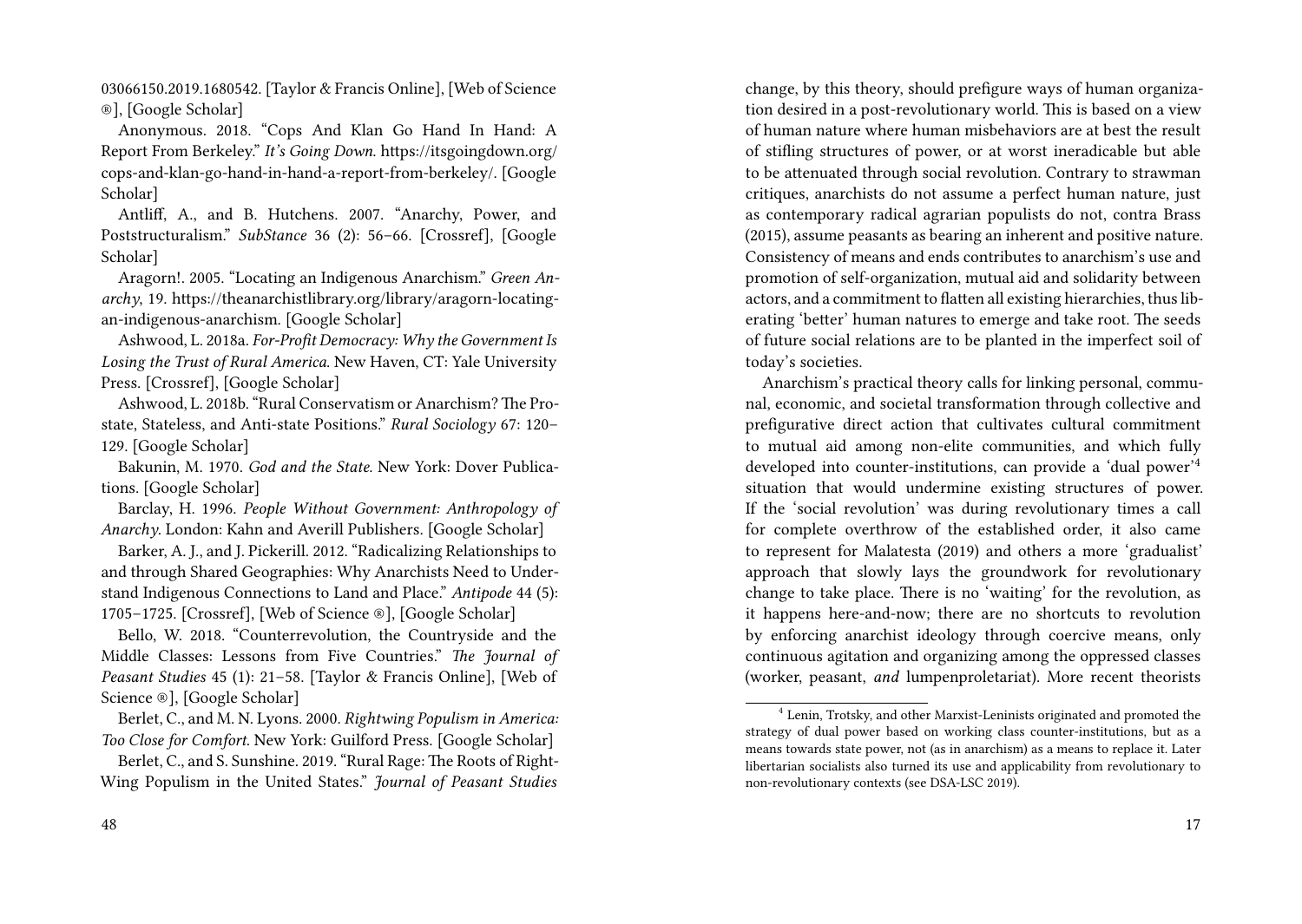have also focused on the imperative of tackling inequalities *within* these groups, even if class rule and state power are major enemies (Dixon 2012), as seen in 'total liberation' and in anarchism's overlaps with ecological, decolonial, feminist, and anti-racist thought.

Some anarchists have put forward what could be called an 'agrarian theory of change'. Generally, such theories have been influenced by historical rural and agricultural communes (Dolgoff 1974), and ecological concerns, as in the 'social ecology' field popularized by Murray Bookchin (1982) and put into practice recently in the autonomous region of Rojava, a present-day experiment in overtly agrarian, revolutionary libertarian socialism (see Internationalist Commune 2018). Kropotkin's ideas of agrarian socialism via 'industrial-agricultural villages' developed in *Fields, Factories, and Workshops* (1899) and *The Conquest of Bread* (1892) may be most well-known. Anthropologist Brian Morris (2018, 89–102) distills Kropotkin's agrarian work into four themes: (1) intensive production, cooperatively managed to continually improve soil health, (2) decentralization of industry and its (3) integration at a small scale with smaller-scale agriculture, and (4) the democratized combination of manual and intellectual labor in all work. Kropotkin was inspired by the productivity of various peasantdriven intensive agricultural systems across Europe, believing they showed the possibilities of redirecting production towards satisfying the needs of all, without the underlying conditions of class, money, or a state. In a way, localized food sovereignty was seen by Kropotkin (though not in these terms) as a precondition for the kind of classless, moneyless, stateless society of sharing that he and his contemporaries promoted. There are reflections of Kropotkin's century old theories in later agrarian populist scholarship, exemplified by van der Ploeg (2008, 2013), whose research approach also considers agrarian possibilities through fieldwork among diverse global peasantries, and advocates ecological, cooperative intensification and the prioritization of producer autonomy

#### **Notes on contributors**

**Antonio Roman-Alcalá** is an educator, researcher, and organizer based in California. He has been involved in US food movements primarily through urban farming and participatory democratic network organizing, and his research focuses on collaborative efforts to improve movement effectiveness. His recent projects include co-founding the Agroecology Research-Action Collective and convening 'agroecology encounters'.

*Editorial Note:* This paper is part of the '*JPS* Forum on Authoritarian Populism and the Rural World', framed and introduced by Ian Scoones and colleagues in their joint paper, 'Emancipatory Rural Politics: Confronting Authoritarian Populism', published in *JPS* in January 2018. The contributions to this forum will be published separately and in clusters in 2018–2020. This forum is one of the initial outcomes of the activities of the Emancipatory Rural Politics Initiative (ERPI, www.iss.nl/erpi).

#### **References**

Abidor, M. 2019. *Down with the Law: Anarchist Individualist Writings from Early Twentieth-Century France*. Chico/Edinburgh: AK Press. [Google Scholar]

Akuno, K. 2018. "Interview with Kali Akuno of Cooperation Jackson." https://cooperationjackson.org/blog/stirtoactioninterview. [Google Scholar]

Alfred, T. 2005. *Wasáse: Indigenous Pathways of Action and Freedom*. Toronto: University of Toronto Press. [Google Scholar]

Anarchopac. 2019. "Means and Ends: The Anarchist Critique of Seizing State Power." https://blackrosefed.org/anarchopac-critiqueof-seizing-state-power. [Google Scholar]

Andrade, D. 2019. "Populism from Above and Below: The Path to Regression in Brazil." *Journal of Peasant Studies*. doi:10.1080/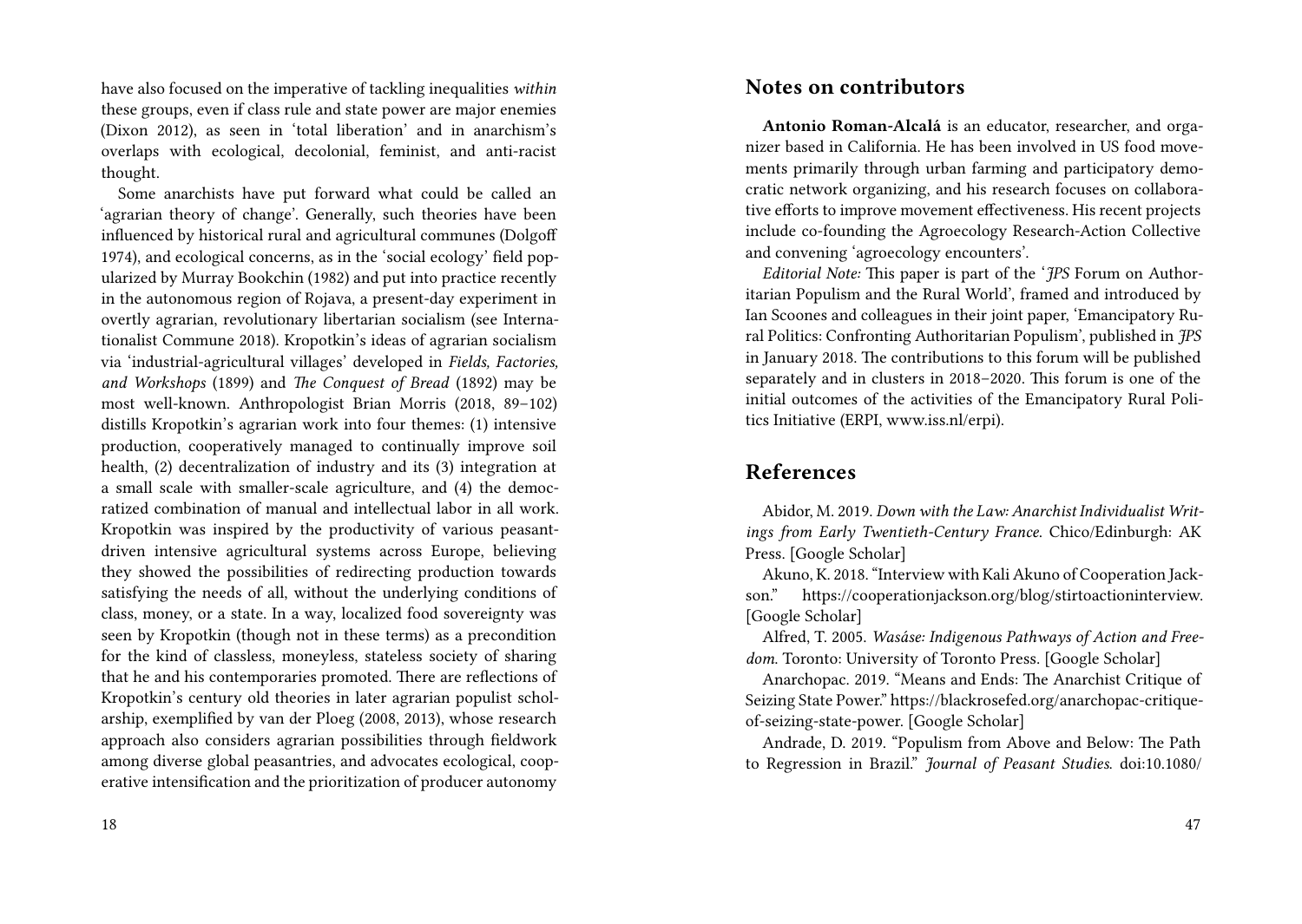# **Acknowledgements**

The author would like to thank firstly Jun Borras and Julien-François Gerber for their suggestion to write this paper. Their comments, along with feedback from and conversations with Louis Thiemann, Gustavo de L.T. Oliveira, Adriana Requena, Shannon Malloy, Maywa Montengro, and four anonymous reviewers, were crucial to refining the paper. The typing (and intellectual) assistance of Nora Roman, Jean Yaste, Karina Utter, and Tanamá Varas was also invaluable. Any academic paper on anarchism is likely to be inadequately anarchist, so I preemptively apologize to anarchists for any deficiencies in that regard. Lastly, as someone who identifies as an active social movement participant, I would be remiss if I did not thank all the collaborators in collective action and thinking (too many to list) who have influenced who I am, why I think about these subjects, and what I think about them.

# **Disclosure statement**

No potential conflict of interest was reported by the author(s).

#### **ORCID**

*Antonio Roman-Alcalá* http://orcid.org/0000-0001-9209-8786

# **Correction Statement**

This article has been republished with minor changes. These changes do not impact the academic content of the article.

from capital. Kropotkin's ideas remain helpful and relevant, for example in his advocacy of intensification and diversification of the countryside such that farmwork is integrated with artisan industrial production *and leisure*, farmwork therefore becoming more meaningful and less characterized by drudgery or overwork. In other ways, this classical theory is dated and would require updating to meaningfully engage contemporary conditions such as the strong integration of the global food economy, or the real demands of rural people for complex consumer goods.<sup>5</sup>

Although anarchism lacks a consistent and well-known 'agrarian theory of change', the elements of such a theory may be pieced together, and might involve: building autonomous rural counterpower on a material and social basis; craft and industrial producers allying with agrarian communes in mutual aid; federation across greater areas to integrate and socialize (means of) production; direct action against existing concentrations of power to expropriate the expropriators; all providing conditions for dual power sufficient to overthrow wage labor and state power. Consequentially, these elements sustain and advance emancipatory politics and social organization in anticipation of crisis moments and the eventual decline of business-as-usual (whether from climate change, pandemics, or war). While less 'social' anarchists would dispute the very idea of dual power as an aspiration, many adjacent Left traditions also endorse such elements. Situationists, autonomist Marxist, council communists, and 'communization' theorists like *The Invisible Committee* (2009) have shared affinities for non-vanguardist base building activities; most of these tendencies' modern manifestations also share a concern for subjectivity formation and the need for direct rather than mediated action (Clark 2019).<sup>6</sup>

<sup>&</sup>lt;sup>5</sup> These latter limitations are paralleled in contemporary critiques of agrarian populism (Bernstein 2014).

<sup>6</sup> What democratic self-determination actually looks like forms a central line of difference between these tendencies (CrimethInc 2017) – among differences too numerous to address here.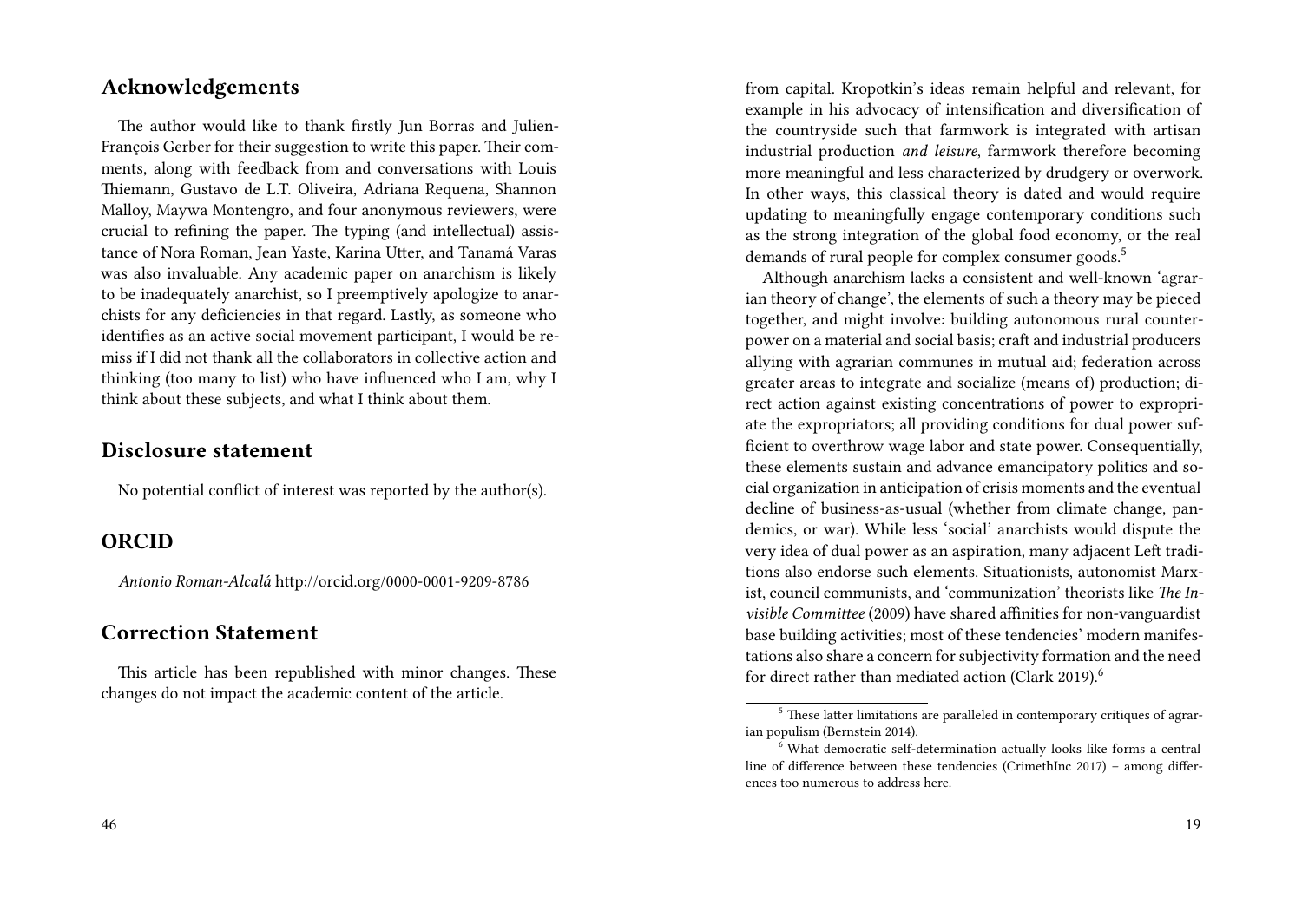We might consider anarchism as utopian not because such a theoretically-based agenda is provably unrealistic, but because anarchism maintains perennial skepticism and thus offers only an ever-unfinished project. Classical anarchist theorists understood and acknowledged this (Malatesta 2019, 167–170). As Martin Buber (1949, 43) paraphrased Kropotkin:

when it comes to our real will for a "restructuring" of society, it is not a question of manipulating an abstract principle but only of the *direction* of realization willed; of the limits of realization possible in this direction in any given circumstances …

The idea of directionality rather than purity underlies the least dogmatic of anarchist theory, even as it maintains utopian aspirations. Monica White, whose 2018 book covers the cooperative agrarian traditions of African-Americans seeking liberation, emphasizes this dynamic as well, noting that

autonomy is in fact an ideal and is always a matter of degree … the economic autonomy that cooperatives seek is a process, a continuum that moves from complete dependence on an oppressive structure to independence. Arguably, in a global economy, independence is always partial and is extremely difficult to accomplish; however, progress toward it can be leveraged for power and self-determination. (11)

Anarchism may be attacked as unrealistically based on an untenable belief in a solidary human nature, but in practice anarchist theories can be and have been applied in very practical ways.

Yet, anarchism challenges some conventional concerns in CAS theorizing and Left strategizing. For instance, it theoretically challenges agrarian populism's homogenization of 'community' *and* Marxism's overly-economistic analyses of it, while strategically it disputes seeking to 'solve' AP via parties or politicians. An anarchist lens recognizes the leadership of Othered groups in existing agrarian change efforts and *supports rather than criticizes* their occasionally state-critical perspective. Redneck Revolt's anarchist approach urges CAS to not ignore rural white non-elites in developing an emancipatory imagination in the rural US.

Anarchism makes imperative certain previously underappreciated inquiries, such as looking into the real anti-state motivations of non-elite people; or the impact of direct action, dual power institutions, and long-term ideological base-building efforts on state politics – even when such efforts are *not* state-oriented. These inquiries parallel political projects that anarchism promotes: building decentralized capacity (rural and urban, reproductive, productive, and discursive), towards subsistence or socialism, and in anticipation of societal breakdown; directly attacking infrastructures of oppressive, ecocidal capitalist extraction; linking communities through prefigurative efforts; and in the processes of horizontal self-organization, countering and undermining the Othering that is key to AP power. Arguably, the tendency towards Othering is inherent to capitalism (Patel and Moore 2017); anarchism's theoretical attention to *all* hierarchies keeps this tendency in view, while anarchism's preferred practices of rooted, place- and culture-based solidarity and mutual aid undermines it, far more than does majoritarian electoralism. Perhaps most importantly, what this paper has claimed about CAS – that it needs to recognize and appreciate anarchist(ic) positions – could be applied to the Left itself: state-focused reformers are not benefited by ignoring or throwing anarchism and anarchists aside.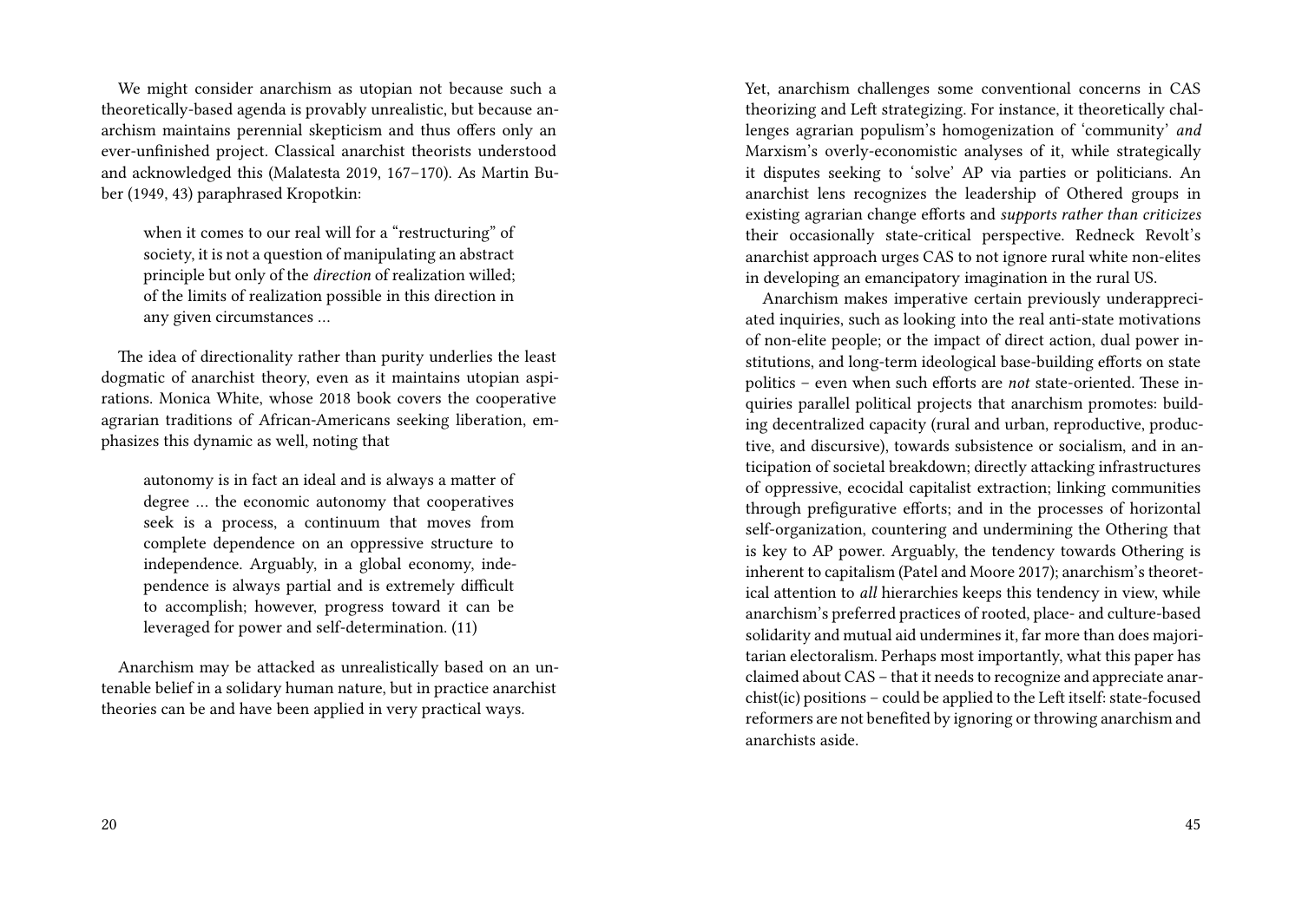# **Conclusion**

Considering the problems of state power (for ecological and justice-focused political projects) and the effective ways in which AP has enrolled some non-elites via a contradictory anti-state ideology, the anarchist lens suggests shifting strategy away from states and towards ideological development and grassroots capacity. Rather than reproducing the Right's successful strategy in total, which would be unrealistic for a less-resourced and structurally disadvantaged Left (and would involve concentrated effort on taking state power), an anarchist approach would parallel the Right only in emphasizing social-ideological development. Rather than an imposition from without, anarchist ideologies develop (and commitments deepen) through projects – like Redneck Revolt – that use direct action and mutual aid to provide for material needs, disrupt and oppose injustice, and bolster moral economies at the grassroots level. Differently from the ways that community spaces, ideological consent-building, and group identity are leveraged on the Right, such actions take place among diverse peoples, in ways that counter forms of Othering while building active solidarity. For example, in 2019, a group of anarchist transgender activists worked with coal miners in Kentucky, supporting the organization of a blockade of coal trains to demand withheld wages (Korman 2019).

Taking on anarchist insights does not entail a dogmatic refusal to engage the state; it means expecting disappointing results from leftist government, understanding disillusionment with states and its link to the rightward turn of electorates, and recognizing that any transition to AP is made possible by existing logics of capitalist state power. Anarchism, as an insurrectionary and revolution-oriented *philosophy*, provides few easy answers to *realpolitik* questions. The rejection of (state) hegemony as an organizing principle to mobilize social actors behind a political project is bound to leave some theorists and activists unsatisfied.

#### **Movements**

On this more concrete level, it is often underappreciated how wide and how significant anarchist movements were in the late nineteenth and early twentieth centuries. In Schmidt's (2013, 65) assessment of anarchism's 'second wave' (1895–1923), sometimes seen as its golden age, much was achieved, including

the fostering of a deeply-entrenched tradition of rank-and-file labour militancy and a global proletarian counter-culture that eschewed bourgeois patronage, the establishment of near-universal labour protections, such as the eight-hour working day and worker's compensation, a substantial contribution to the virtual annihilation of absolute monarchism, and the mounting of the most serious challenge to clerical control of education across the world.

During this period, anarchism also engaged peasants and rural people, whose role in revolutionary politics was largely neglected by Marxist theorists and activists before the 1917 Russian Revolution, based on their interpretation of Marx's position as anti-peasant. This neglect underappreciated peasantries, even though Marx himself late in life took the position that peasants could be socialist revolutionaries and socialist revolutions could take place in agrarian societies like Russia (described well by his letter to Vera Zasulich in 1881; see Shanin 2018).<sup>7</sup> Anarchism, especially via syndicalism, engaged both industrial and agrarian workers and was important in anti-colonial struggles (Hirsch and van der Walt 2010), arguably forming the 'first and most extensive

<sup>&</sup>lt;sup>7</sup> In not seeking to strawman-critique Marxism from its history, we should recognize that peasant involvement in socialist revolutions through the twentieth century (among other developments) led Marxists by midcentury to less proletarian/industrial-class centric analyses and proposals (Levien, Watts, and Hairong 2018, 855 ).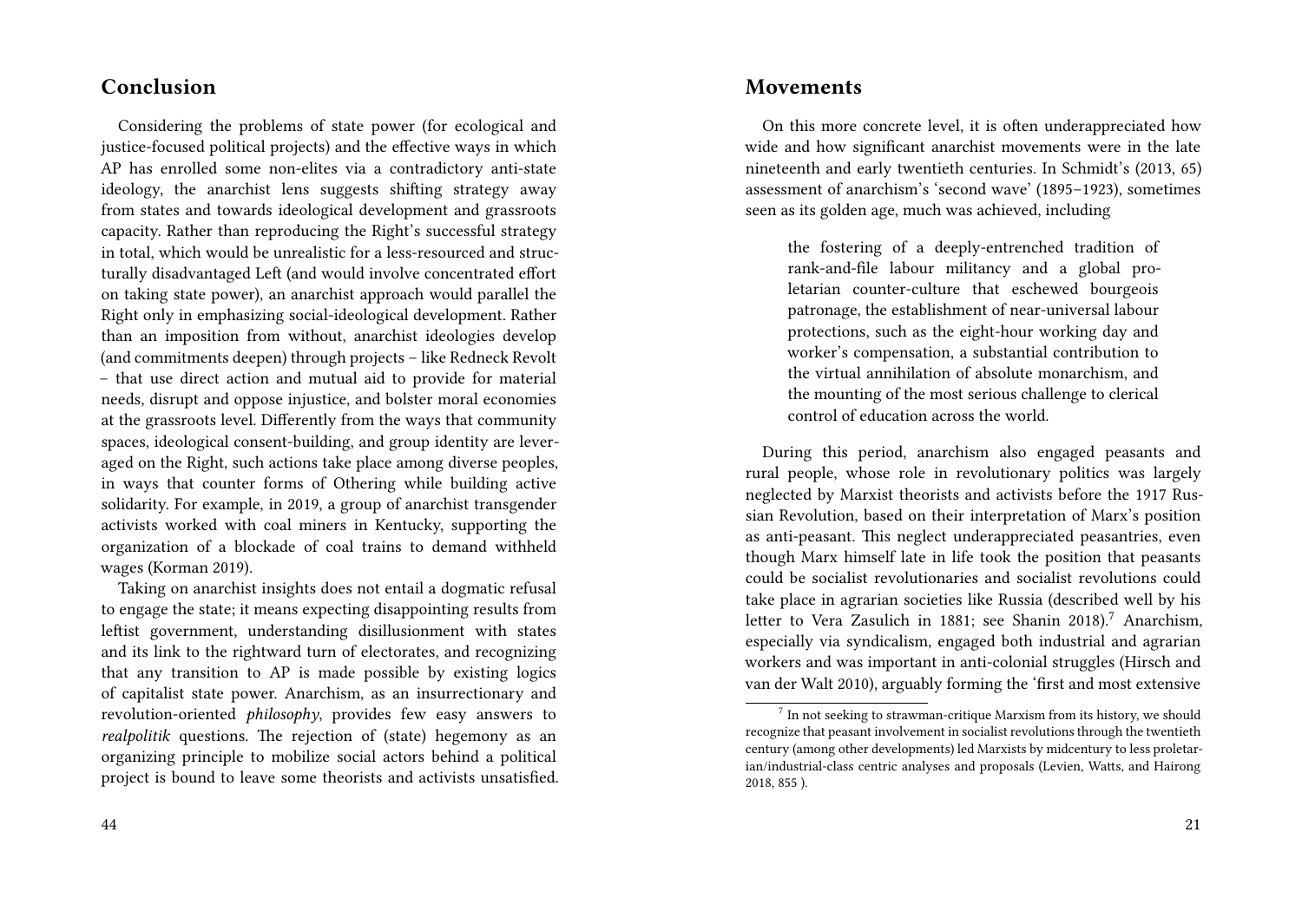global transnational social movement' (Castañeda and Feu 2019, 2). Even the demonstrably anti-anarchist E.J. Hobsbawm (1973, 61) admitted that

in 1905–14 the marxist left had in most countries been on the fringe of the revolutionary movement, the main body of marxists had been identified with a *de facto* non-revolutionary social democracy, while the bulk of the revolutionary left was anarcho-syndicalist, or at least much closer to the ideas and the mood of anarchosyndicalism than to that of classical marxism.

Considering its wide social and geographic reach, it is difficult to establish anarchism's real political effects, partly because of the difficulty in tracing straightforwardly cause-and-effect in non-linear complex politics, but also because *diffuse* influence is not the same as *no* influence, as Carter (1971, 109–110) concludes in her study of *The Political Theory of Anarchism*. Indeed, studies have drawn attention to the relevance of anarchist organizing to future developments in politics with national significance, including Korea, China, Mexico, and the United States (respectively, Hwang 2017; Dirlik 1991; Hodges 1995, and Cornell 2016). The retrospective perception that organized anarchists accomplished little can be explained in part by the relative dominance of Marxist-nationalist movements within the Left since the early 1920s, and the fact that these movements established nation-states inspired by Marxist doctrine. Turn of the century anarchism also included its 'propaganda of the deed' adherents, who among other activities assassinated political and economic elites and robbed banks (e.g. Abidor 2019). The popular association of anarchism with these violent manifestations, combined with anti-anarchist action by capitalists and socialists with access to state power and widespread anti-communist propaganda, has also greatly obscured anarchist history and its varied and cumulative impacts.

2017), as lawyers defending direct action participants (Pellow 2014, 251), and via prefigurative direct actions that force state concessions, such as when an anarchist-inflected occupation of public land generated new food producing space and food sovereignty literacy and forced state agencies to co-manage land with local communities and activists (Roman-Alcalá 2018). More broadly, autonomy-oriented urban farms and cooperative food projects directly produce food and build bridges across various anti-oppressive struggles and rural/urban divides, strengthening intersectional analysis and action – which is sometimes later deployed in addressing state politics (Wilson 2013; Sbicca 2018).

In emphasizing 'politics from below' to generate agroecological transitions, Giraldo and McCune (2019, 803) suggest movements should construct 'their own institutions and mak[e] use of the State when and only when such use concretely strengthens grassroots processes of emancipation, autonomy and self-determination'. The methods of 'dialogue, local struggles, and leadership building (Giraldo and McCune 2019, 805)' these authors endorse are the soil anarchists amend and till. Agrarian populism and Marxism also endorse grassroots-focused methods *in theory*. In practice, however, many movements inspired these frameworks end up concentrating effort on electoral processes and 'the long march through the institutions', and in doing so, experience redirection of energies, demobilization, absorption, and disillusionment (Oikonomakis 2020). Tilzey (2019) and Andrade (2019) demonstrate that active demobilization efforts and corruption of the Left-in-power can contribute to later resurgent authoritarianism and electoral turns to the right, indicating the strategic miscalculation of fighting AP with Left populism.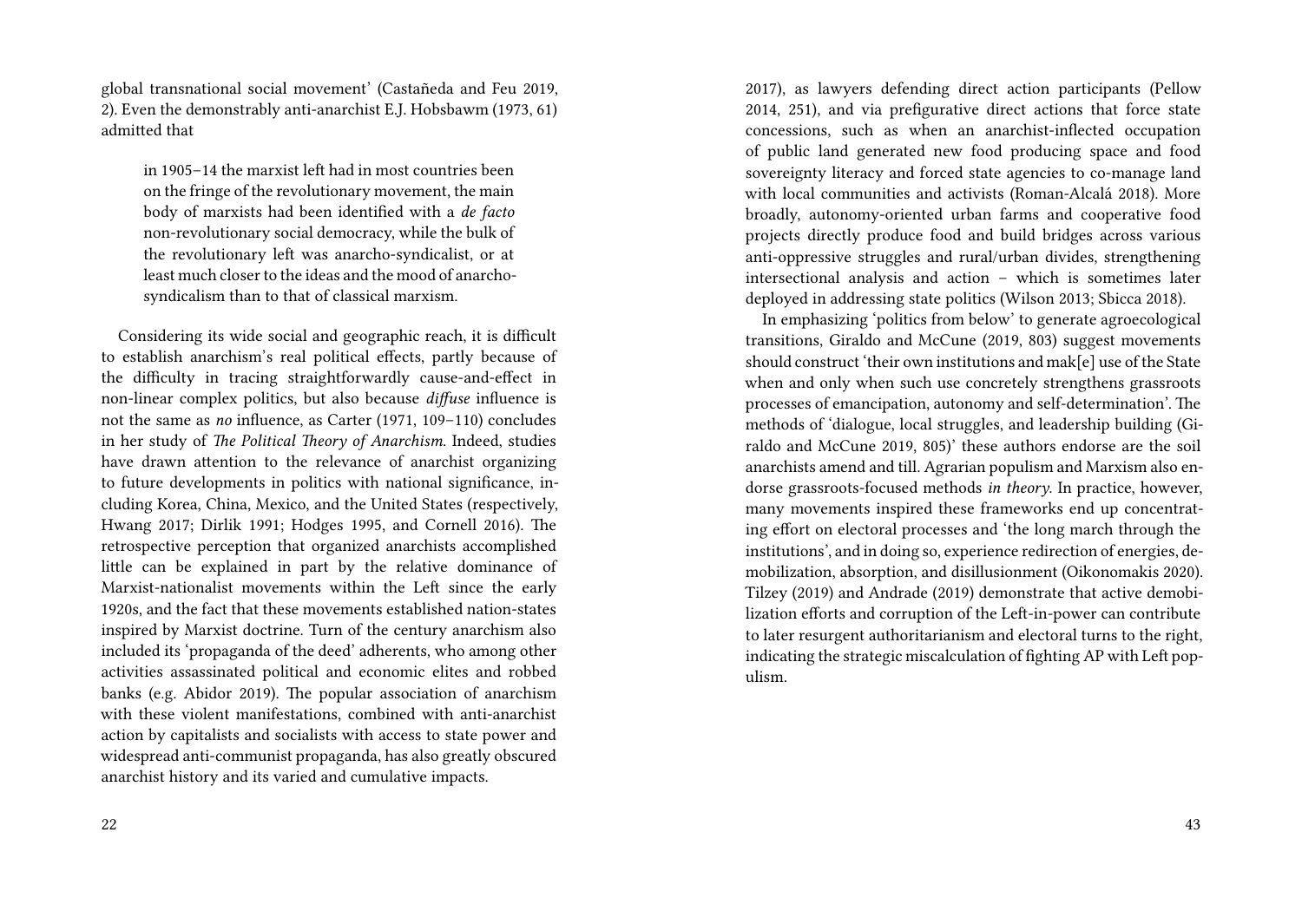Left populist states, and how failures of the Left-in-power can contribute to surges in AP (Giunta 2014; Andrade 2019; Tilzey 2019).<sup>15</sup> CAS scholars have come to conclusions that share affinities with anarchism, seemingly converging on a deeper pessimism about state-based change, and a valorization of social movement autonomy – longstanding tenets in theory *and* practice of anarchism.<sup>16</sup> Marxists Vergara-Camus and Kay (2017, 434) admit that social movements '[g]aining access to the state did not end up yielding more concrete results than building autonomy from below and outside the state'. Still, their anarchistic suggestions to prevent state political influence on movements remain focused on improving movements' relations *with political parties*, rather than how or why movements might avoid, subvert, or build alternatives to state politics. The assumption of state strategies remains. The lost potential of CAS scholarship, unfortunately, is that it mostly dismisses anarchism as purist (or ignores it), even when it is not in practice, and it assumes rather than investigates the effects of nonstate strategies on the state. For example, Tilzey (2019) belittles 'autonomism as a doctrine', [which] 'assumes that real change can occur "without taking power"' and concludes that (improved) future success relies on movements 'confronting' the state. Yet anarchist theory (like postructuralism) denies that 'power' resides straightforwardly or only in state institutions. And autonomists/anarchists *do* confront (and thus affect) the state: directly, indirectly, and as participants in non-anarchist projects. US anarchists confront states through their substantial involvement in antifascist and prison abolition movements (Bray

The second half of the twentieth century saw a relative retreat of overtly anarchist organizing globally, compared with the many other kinds of social movements that gained traction. These included revolutionary nationalist types of movements, sometimes influenced by various forms of Marxism, and movements addressing discrete issues, or seeking reforms or redress for one or another oppressed sector of society. Still, that era did see anarchism continue as an overt label taken on by some social actors, as seen in notable figures from the US 'New Left' like Paul Goodman, Erich Fromm, and Noam Chomsky. Historical research shows that anarchists were influential on, and influenced by, pivotal midcentury US movements (Cornell 2016; see also Tanenbaum 2016 for the case of anarcho-feminism). Meanwhile, what Dana Williams (2017) calls 'anarchist franchise organizations' (most originating in the US) have spread anarchist theory and practice globally. Williams' 2017 book analyzes anarchist movements sociologically, showing how anarchist-initiated local projects like *Food Not Bombs*, *Needle Exchange*, and *Homes Not Jails* operate as 'franchises': organizing ideas that spread organically and translocally. Often, these efforts are linked to subcultures like punk music (Donaghey 2013), and in part due to this link have spread to locations as diverse as Burma, Indonesia, and Brazil.

Anarchism as transnational and cultural forces thus interact with local organizing in many contexts, including the US, touching people both rural and urban. One notable and recent US example of this is anarchism's influence on the Occupy Wall Street movement of 2011 (Bray 2013; Graeber 2013; Hammond 2015), which in turn more broadly influenced US politics (Stewart 2019). Those arrested protesting Donald Trump's inauguration in 2017 included many active anarchist organizers (Jaffe 2017). Recent class struggles, including teacher strikes in North Carolina and other typically 'rural' and 'conservative' states and the founding of the first fast food union at Burgerville in Portland, Oregon were organized in part by the IWW and members of the *Black Rose/Rosa Negra Fed-*

 $15$  Especially considering the relative weakness and lack of autonomy among US agrarian movements compared with global counterparts, it is questionable how much a Sanders presidency could have accomplished.

<sup>&</sup>lt;sup>16</sup> Admittedly, there remain orthodox Marxists who continue to favor attention to economic structure, class (de)composition, and class control over the state, over the ideological and grassroots concerns common to anarchism and agrarian populism (Bernstein 2014; Jessop 2015).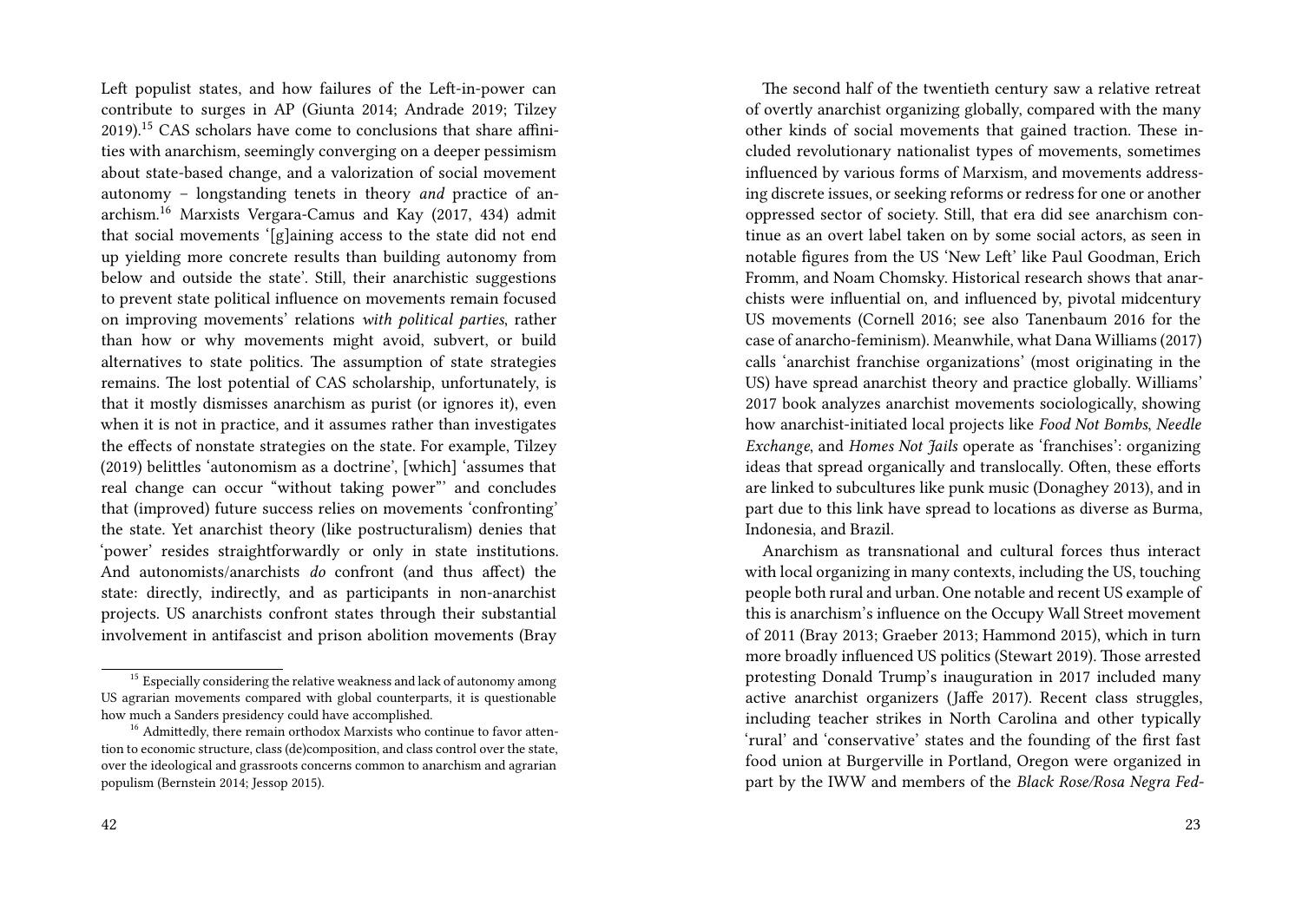*eration*, a federation of anarchist groups that develops movement analysis and platforms for national action. There are also anarchist leanings to the Black Socialists of America, founded in 2017 (BSA 2019). With a growing following of 77,000 on Twitter, Black Socialists of America and its politics are not insignificant to the US political context, and not new: Black anarchism has a lineage of practice and theory from Lucy Parsons to Lorenzo Kom'Boa Ervin, Ashanti Alston and Kuwasi Balagoon. Also relevant is the active presence of indigenous anarchists among a broader resurgence in indigenous organizing and visibility, especially after 2016s Standing Rock oil pipeline protest. Such formations include both social and insurrectionary tendencies, such as community organizer and filmmaker Klee Benally and once-imprisoned earth liberation activist Rod Coronado (IAF-FAI, n.d.; Pellow 2014, 140– 142; Táala Hooghan 2019). The anarchism-indigeneity overlap also has a lineage, as in Ward Churchill's (2003) 'indigenist' philosophy that opposed 'colonialist' Marxism and showed affinities with anarchist thinking. Indigenous anarchist activist-thinkers like Aragorn! (2005) have pointed to this overlap, though it is not a simple or conflict-free one (Barker and Pickerill 2012).

Overt anarchism can also be found in post-disaster solidarity work, such as the Common Ground Collective in New Orleans, which mobilized post-hurricane Katrina to provide recovery infrastructure while consciously building non-state political affinities among those involved (crow 2014), or Occupy Sandy, which emerged out of the decentralized networks developed during Occupy Wall Street. In other disaster responses, it is rather anarchistic behaviors that manifest without overtly political motivations. In her 2009 study on 'the extraordinary communities that arise in disaster', Rebecca Solnit describes the 'immediate aftermath of 9/11' in New York City, as a

moment of mutual aid and altruism but also a moment of participatory democracy … People decided to do US movements are ambivalent towards the state, and additionally pressed to engage states in times of political regression.

The US Food Sovereignty Alliance (USFSA) attempts to be driven by its grassroots base, using internal direct democratic processes as its main form of political decision-making in 'assemblies' very similar to LVC's. USFSA is also explicitly anti-capitalist, and more focused on building movements through gatherings and direct actions than working to make change through policy. Also based largely in the US, the 'People's Agroecology Process' seeks to develop political analysis and technical skills among diverse communities via a grassroots-led democratic network which has not directly addressed policy. Though not explicitly anarchist, this effort matches many of the political leanings of agrarian populism, but without any governmental affiliations, or agrarian populism's associated politics of state developmentalism. National-level groups oriented more towards policy, like the HEAL Food Alliance, Family Farm Defenders, National Family Farm Coalition, and Rural Coalition, all emphasize bottom-up processes of policy development and internal education to support grassroots work. Some leaders from these groups argue structural critiques that use agrarian populist and Marxist frames of analysis. Other leaders have proclaimed anarchist affinities in my fieldwork, but continue to address policy as a need to confront 'what is there': opportunities to gain greater state support and threats of even more regressive policies. That these movements focus on policy should come as no surprise, given the real threats of state-imposed harm, the mostly unquestioned hegemony of liberal-statist thinking, the legacy of environmental movements' reformist inclinations (Pellow 2014, 256), and the realities of nonprofit funding, where funders seek 'deliverables' over the kinds of grassroots, base building work prioritized in anarchism.

Considering the (burst) bubble of enthusiasm for Bernie Sanders' 2020 candidacy, US movements may want to heed lessons from CAS scholarship on failed efforts towards food sovereignty in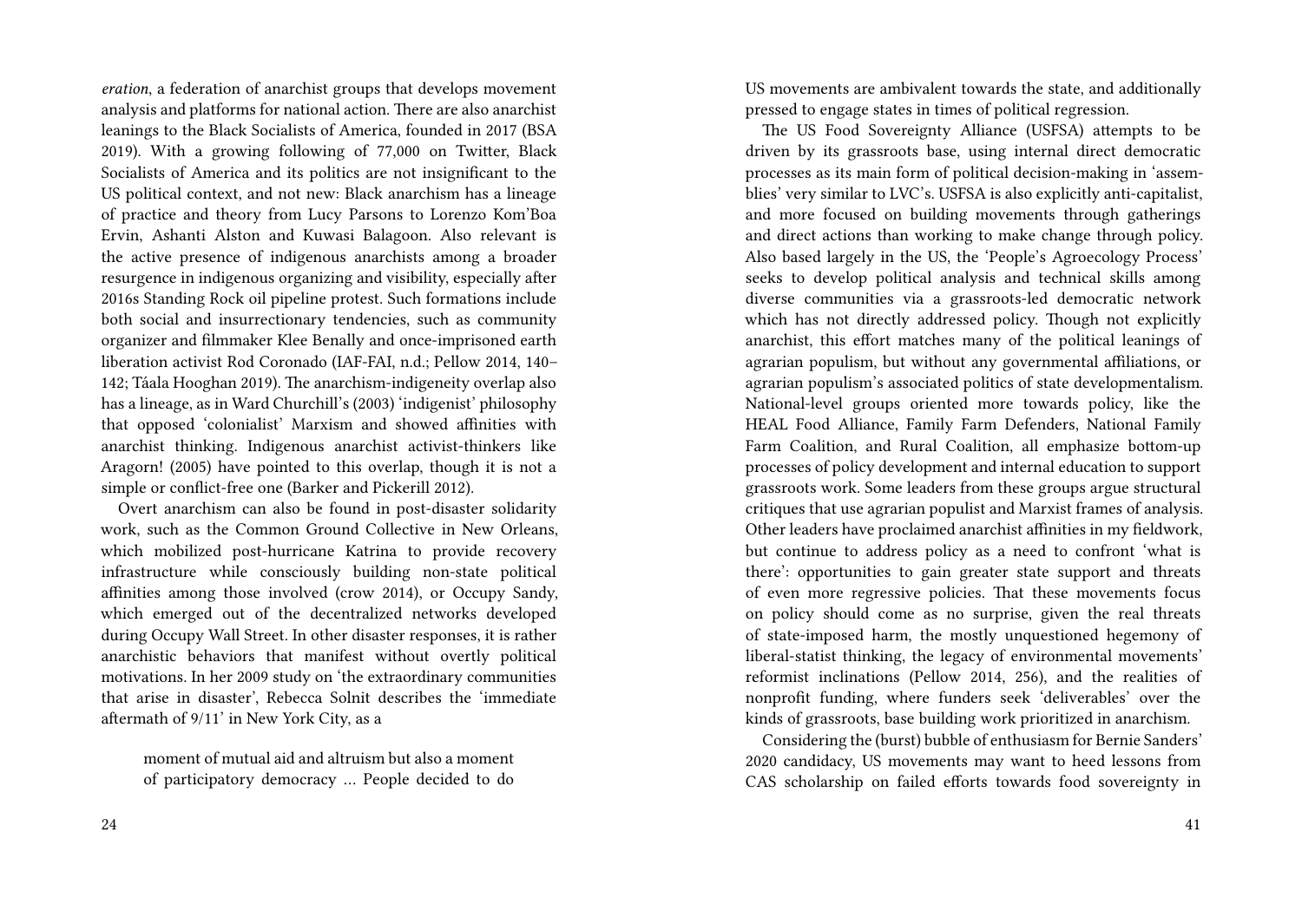revenues can support agroecological transitions. Prominent LVC members are associated with the rise of rhetorically pro-peasant, Left populist governments in Latin America. Anarchism's theories point in a similar direction to agrarian populism's emphasis on the grassroots and its 'solidarity from below' (Calvário, Desmarais, and Azkarraga 2019), but without the eventuality of state/policy intervention, and with a clearer rejection of state-reinforced commodity markets as anything emancipatory. With the notable exception of its anticivilizationist trends, anarchism generally lacks agrarian populism's anti-urban bias (as critiqued by Bernstein 2010, 122). Though LVC is rhetorically anti-capitalist, orthodox Marxists like Bernstein tend to see LVC as *too* agrarian populist and not Marxist enough.<sup>13</sup>

Progressive US agrarian movements contain examples that parallel LVC's organizing patterns and discourses, combining Marxian critiques of capitalism, agrarian populist ideologies and practices, and anarchistic elements.<sup>14</sup> These movements often align with anarchism's grassroots-prefigurative orientation, inspired by communalist visions of future localized regional food systems, but are diverse and even contradictory regarding its anti-state critique – sometimes engaging in reformist law-making and attempts to seek state power. Like LVC and other global agrarian movements, something, banded together – usually with strangers – and made it happen. It was anarchy in Kropotkin's sense of self-determination rather than of chaos. It was also typical of what happens in disaster, when institutions fail and civil society succeeds. It demonstrated that both the will and the ability to make a vibrant society in the absence of authority can exist, at least briefly. (226)

Considering the ongoing dispossessions of non-elite people following 'natural' disasters, and the intensification of such processes with ever-increasing extreme climate events, the role of anarchism in responses to disaster should receive more attention than it does. Reflecting on the anarchist theory of change described earlier, and on histories of Rojava, Spain, and Ukraine wherein anarchist(ic) territorial control expanded in times of state crisis, we might posit that anarchism is instinctually 'crisis-ready'.

# **Anarchistic social organization**

Human values and actions can overlap with anarchist ethics and principles of human organization – such as mutual aid, decentralized self-organization, direct democracy, horizontal noncoercive relations, critique of hierarchy, and freedom *with* equality – even when such values/actions are not directly traceable to overt anarchism.<sup>8</sup> Anarchism's principles and theories can be found in specif-

 $13$  To his credit, Bernstein (2018, 1146) still insists Marxists engage rather than dismiss 'the most progressive' agrarian populism(s). In addition to Bernstein's perennial focus on differentiation within peasantries – pointing out (2010, 120–122) that 'any unity of "the people of the land" cannot be assumed' – he insists that movements should look at historically specific (class) conditions and build up from there, mirroring anarchism's attention to intracommunity hierarchy and its hallmark claim that any useful movement must be built endogenously.

 $14$  It should be noted that these movements are not comparable, in terms of massiveness, or political context. Information in this section comes mainly from participatory fieldwork among these movements. See usfoodsovereigntyalliance.org, whyhunger.org/category/blog/towards-a-peoples-agroecology/, healfoodalliance.org, familyfarmers.org, nffc.net and ruralco.org.

<sup>&</sup>lt;sup>8</sup> Likely some would object to an expansion of research on anarchism into anarchistic realms. Lucien van der Walt (2016, 86) argues that anarchism should *not* be seen as human impulses or as 'simple "anti-statism"', but should instead be seen as a specific political tradition of the struggling working classes since capitalism's rise (specifically, libertarian socialism and anarcho-syndicalism). I disagree that there should be one way to treat anarchism – for research that can take many tacks, at least. And we gain more by dissecting 'impure' forms of politics than by dismissing them as inadequately faithful to hard or historical definitions.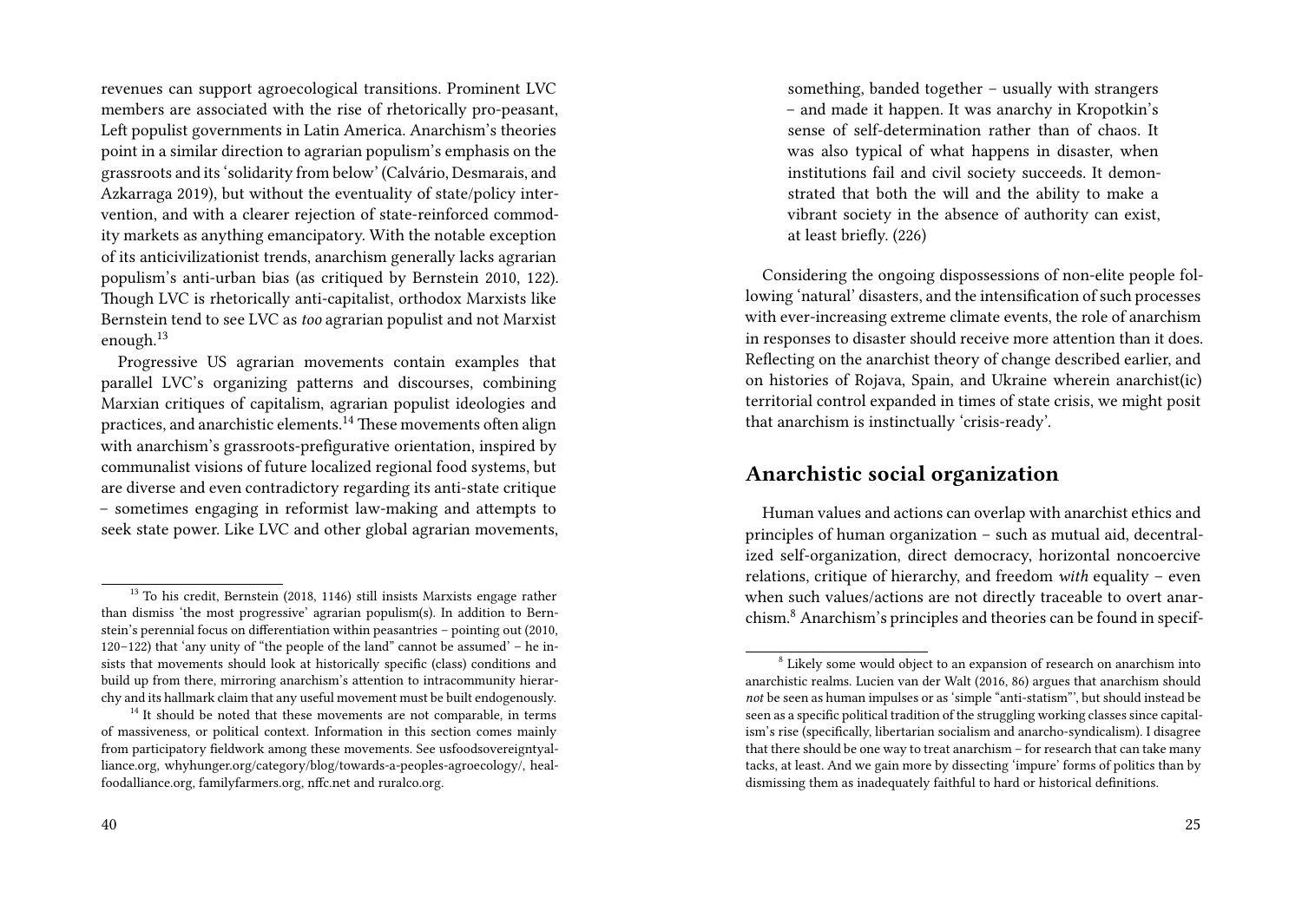ically rural and agrarian contexts, and in social contexts surrounding issues of food, land, and the politics of 'development'. Anarchistic elements to analyze could include those within interpersonal and community social relations, within forms of action to push back against unjust power, and as anarchist/ic critiques are absorbed into existing state/capitalist institutions. Because such incidences are arguably more common than overt anarchist movements globally, the *anarchistic* lens may be the most fruitful area of the three for CAS. It also offers much more theory to chew on, as in the widely taken up concept of 'moral economy' (Thompson 1971; Maghimbi, Kimambo, and Sugimura 2011; Galt 2013; Carlisle 2015), or James Scott's (1992) idea that below-the-radar grassroots 'infrapolitics' can be as impactful as overt political action. If anarchistic responses emerge anywhere where essential, universal human dignity faces impositions of oppressive authority (Holloway 2013), an attention to how anarchistic practices and values/ethics can emerge, and their impacts, can help CAS scholars understand the dynamics of rural continuity and change.

E.P. Thompson, James Scott, and other scholars have analyzed communities, often rural, and how they secure a subsistence and livelihood through 'moral economies' that do not abide by, and sometimes directly confront, hierarchical and capitalist logics. These include relations of solidarity in production and reproduction within villages and local communities, but also forms of collective action such as riots that challenge economic structures via moral claims (Thompson 1966; Randall and Charlesworth 2000). Scott's first book (1976) describes the resilient presence of a 'subsistence ethic' among Southeast Asian peasantries, which would not accept community member deprivation due to incursions of capitalist markets. Scott's works continued to elaborate the ways peasants manifest moral economies in negotiation with, but often pitted against, forces of state, capital, and local social hierarchies (1985). Along the research journey, Scott developed an appreciation for the resonances with anarchism in the region's verse social movements. Anarchism can thus improve CAS's analysis of movements, seeing their internal functioning and external approach in relation to anarchist(ic) theory and movements. Rather than narrowing the field, anarchism can synergize with other CAS traditions, as indicated by recent convergence among Marxian and agrarian populist analysis with anarchist(ic) ideas (see below). In agrarian movement practice, similarly, we find influences from and resonances with all traditions. Rather than claiming anarchism as *necessarily strategically superior* or *theoretically thoroughly distinct (or consistent),* I am suggesting simply that anarchism can bolster existing CAS. That said, I *do* conclude with anarchism-informed strategic suggestions, based on a short analysis of transnational and US agrarian movements and existing CAS strategizing vis-àvis state power.

The transnational agrarian movement La Vía Campesina (LVC) came together in the early 1990s to horizontally deliberate on common causes, engage in direct action to counter spaces of political/ economic power, and construct principled alternatives, like 'food sovereignty', while maintaining relative autonomy from states, funders, and political parties (Desmarais 2007). Not overtly anarchist, LVC resonates with many anarchist ideas and practices. Rather than claiming LVC for one tradition or another, we can simply note the many traditions at play in it. LVC largely reflects agrarian populist traditions intellectually<sup>12</sup> and in mobilization. Radical agrarian populist scholars similarly to anarchists favor socialism 'broadly defined' (Borras 2020, 4), grassroots ideological development – as in the farmer-to-farmer methods discussed by Val et al. (2019) – and community/farmer autonomy, central to van der Ploeg's (2008) argument on peasantries. Still, agrarian populism also considers how peasants might be inserted into existing markets, how states might support these economies, and how state

<sup>&</sup>lt;sup>12</sup> See the work of Peter Rosset, Annette Desmarais, Jan Douwe van der Ploeg, and Phil McMichael as representations of this tradition.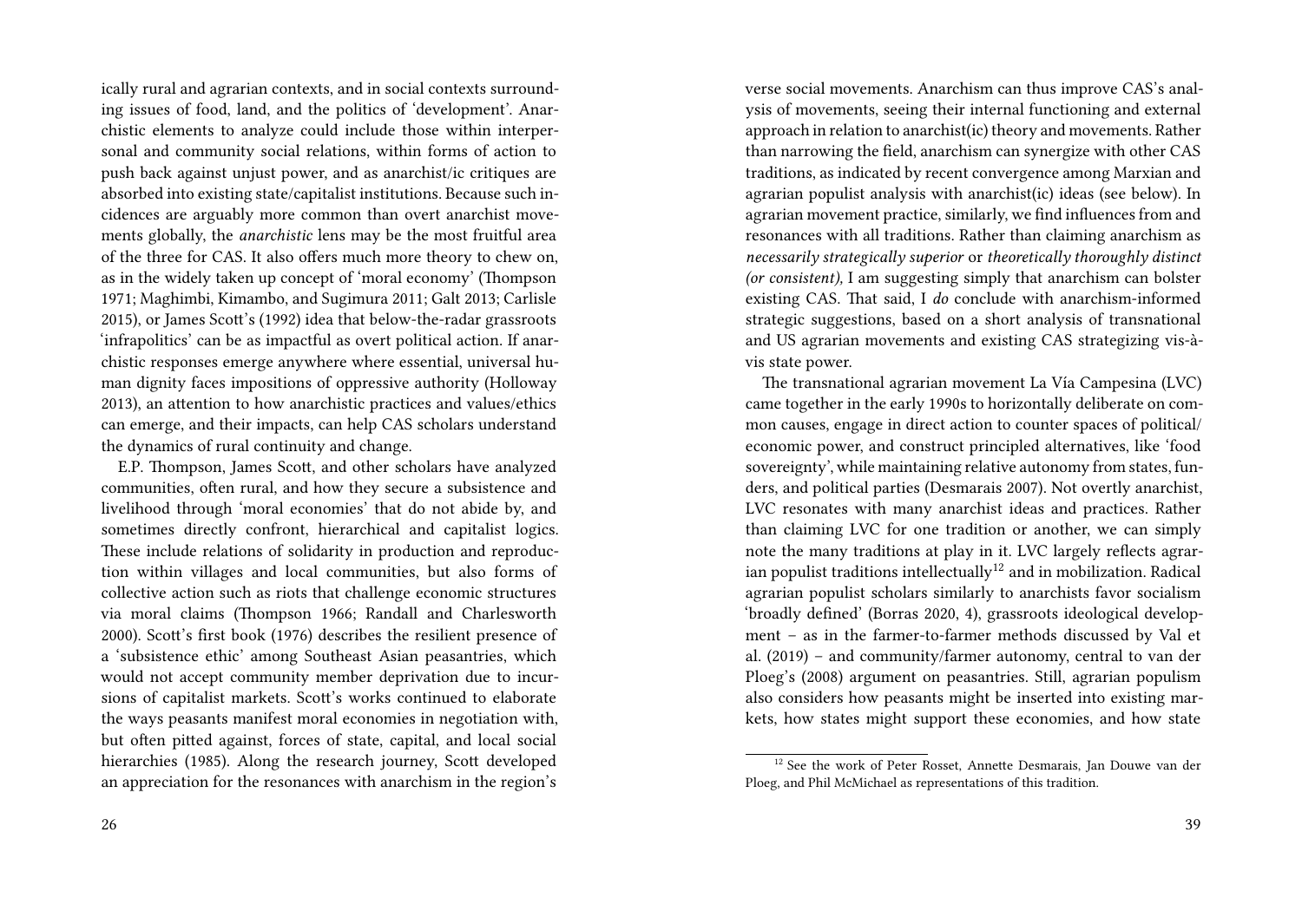and its (corrupted) political project, Left populist responses may fail to meet people where they are, and fall on deaf ears.

Importantly, it is not only rural whites who hold negative perceptions of the state and its support for extractive, unequal relations. Many members of society, in particular those from groups who have historically been 'Othered', exhibit state skepticism. Indigenous, African-American, and Latinx/migrant histories of attempted genocide by the state, enslavement, and chronic exploitation may all hold relevance for questions of state-orientation and 'stateless' moral economies. According to environmental justice scholars Pellow (2016) and Pulido (2017), the state is almost always at the center of environmental injustices, and it behooves theorists of social change to take a more skeptical view of the prospects of emancipatory politics via the state. Similar skepticism of the state is found among 'afro-pessimist' (Samudzi and Anderson 2018), Black ecosocialist (Akuno 2018), 'Afrikan anarchist' (Meyer and Kersplebedeb 2019) and indigenous scholars and activists (Alfred 2005; Goodyear-Ka'ōpua 2011; Coulthard 2014).

Movements and their participants are to varying degrees 'faithful' to anarchist theories. Some social sectors and movements are directly inspired by anarchist thinking, while others are simply anarchistic in inclination. In my fieldwork, some US agrarian movement activists expressed strong doubt about prospects of transformation via state policy, influenced by experiences growing up in long-neglected farmworker communities. These same activists sometimes still engaged policy: people's ideas are dynamic; ideologies are not neatly bound. Anarchists at times participate in reformist labor organizing, in 'social enterprises' and businesses, and even in electoral and state-focused organizing. There are negative and positive aspects to this flexibility, but an important lesson for CAS is that attention to anarchist influence cannot be limited to visibly anarchist organizations, and must look additionally to anarchistic forms and individual anarchist participation in wider and dipeople, resulting in his 2009 *The Art of Not Being Governed: An Anarchist History of Upland Southeast Asia* and 2012s *Two Cheers for Anarchism.* Like Graeber's (2005) *Fragments of an Anarchist Anthropology, Two Cheers* offers 'fragments' of theories and directions regarding the use of anarchist ideas in peasant studies. Scott (2012, xii) lays the groundwork for this paper's argument; namely that

if you put on anarchist glasses and look at the history of popular movements, revolutions, ordinary politics, and the state from that angle, certain insights will appear that are obscured from almost any other angle. It will also become apparent that anarchist principles are active in the aspirations and political action of people who have never heard of anarchism or anarchist philosophy.

Scott describes the state as a consummate simplifier and destroyer of vernaculars – vernaculars being linked to the uniqueness of place-based cultures, and the rebellions generated by impositions against them (Scott 1998, 2012). Governmental and elite actions and non-elites' attitudes towards these action are key factors in the development of rural rebellions, and such attitudes towards the state can be seen as anarchistic, even if they are not overtly anarchist. In this way, and in echoes of Wolf (1969), Scott develops a theory of peasants as 'natural anarchists'. Importantly for CAS at large, Graeber (2005, 45–46) suggests anthropology has proven that there is no rupture between prehistoric and modern societies in terms of human nature and habits. Accordingly, it is nonsensical to approach peasants and indigenous people analytically any differently than modern, urbanized people. Peasants might be 'natural anarchists', but so might be other sectors of society. O'Hearn and Grubaçic (2018) make this clear in the inclusion of solitary confinement prisoners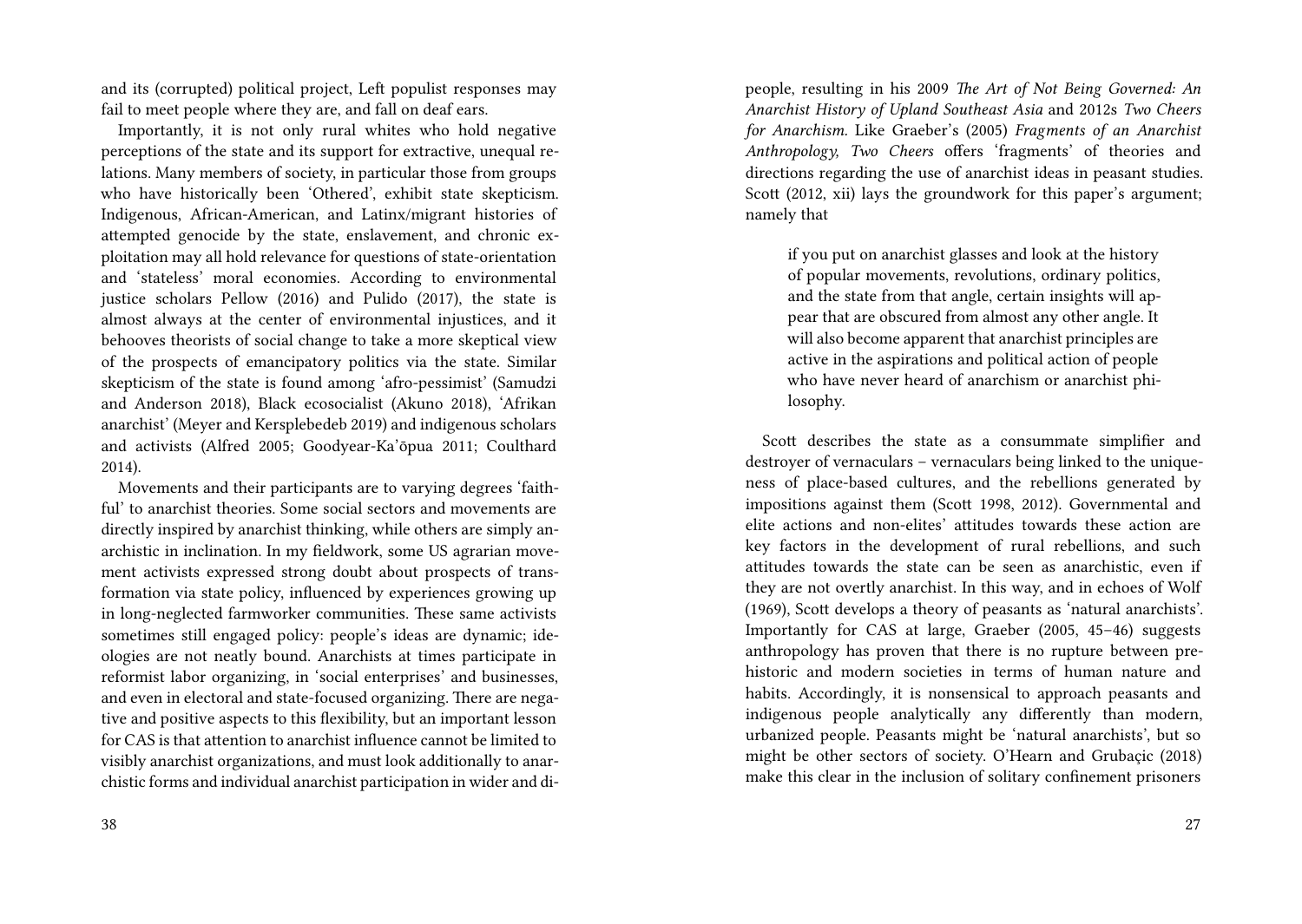alongside Mexico's Zapatistas and Russia's Cossacks in their study of 'exilic' spaces, or spaces of exit from the capital-state nexus, in which moral economies are foundational. Building on moral economy approaches, such studies can advance understanding of the possibilities and limits of both 'structural' and 'geographic' escape as means to emancipation.

While anarchism finds resonance in traditional and modern ways of rural and food-related life, and in critiques that rural people make of the state and capital, it is also important to recognize the internal contradiction in moral economy approaches. Anthropology has shown that there is no 'noble savage'; indigenous people, rural people, peasants are still people – contradictory, imperfect. In some cases, they gravitate towards the market, or enter the state. Graeber and Wengrow (2018) offer synthesized archaeological evidence showing hunter-gatherer societies shifted internal social relations between egalitarianism and hierarchy in yearly cycles, indicating the dynamism of non-agricultural societies (as opposed to conventional narratives that claim huntergatherers as inherently egalitarian and agricultural societies as inherently hierarchical). This non-fixedness of hierarchical social organization through history might provide comfort (for anarchists) in knowing that people have fought off state forms for eons (a point also made by Clastres 1989; Barclay 1996; Scott 2017), but equally it is discomforting in knowing that even 'prehistoric' hunter-gatherers have had forms of ritualized authority, indicating a likelihood that hierarchies will never disappear completely. Graeber and Wengrow also allude to but do not address the suggestion that generational and gender oppression are perhaps more fundamental and pernicious forms of human inequality. As such, the anarchist critique also provides a sobering reminder that family and community are likely the *oldest* sites in human social organization for hierarchies and unjust structures. This results in the contradiction that anarchism thus has something to say about *all* human societies, but it doesn't necessarily provide answers

that breeds complicity. I offer a counter explanation by taking at face value the state's historical and still persistent exploitation of rural people and places in order to centralize profit. (Ashwood 2018a, ix)

Like William, Michel Foucault sees legal doctrines as a tool used by the elite to maintain control over those on the margins of society. For those excluded from the wealth of for-profit democracy, the deliverance of justice is not abstract. Rather, justice relies on, in Foucault's description, 'their own experience, that of the injuries they have suffered, that of the way in which they have been wronged, in which they have been oppressed.' For the rebel, the delivery of justice, rather than being entrusted to the state and its many apparatuses, is carried out directly by those avenging grievances. For William, retribution for wrongs came through what I call 'direct justice,' not the justice of the state, but the justice of a community responding outside of bureaucracy to personal oppression. In some senses similar to David Graeber's notion of direct democracy, direct justice is determined by the collective moral economy of the people and delivered accordingly. A justice of anarchy rendered against an oppressive, for-profit democratic state. (ibid, 151–152)

Ashwood's informants included the kind of rural whites who have been effectively enrolled in national AP politics, who Redneck Revolt has been actively recruiting to anarchist politics. Ashwood (2018b, 3–4) argues that there is a 'lack of genuine stateless representation on the political stage … In the meantime, the opportunity grows for the exploitation of the stateless position by self-titled populists who have elite, pro-state agendas, but are well versed in stateless rhetoric'. By placing itself in defense of the state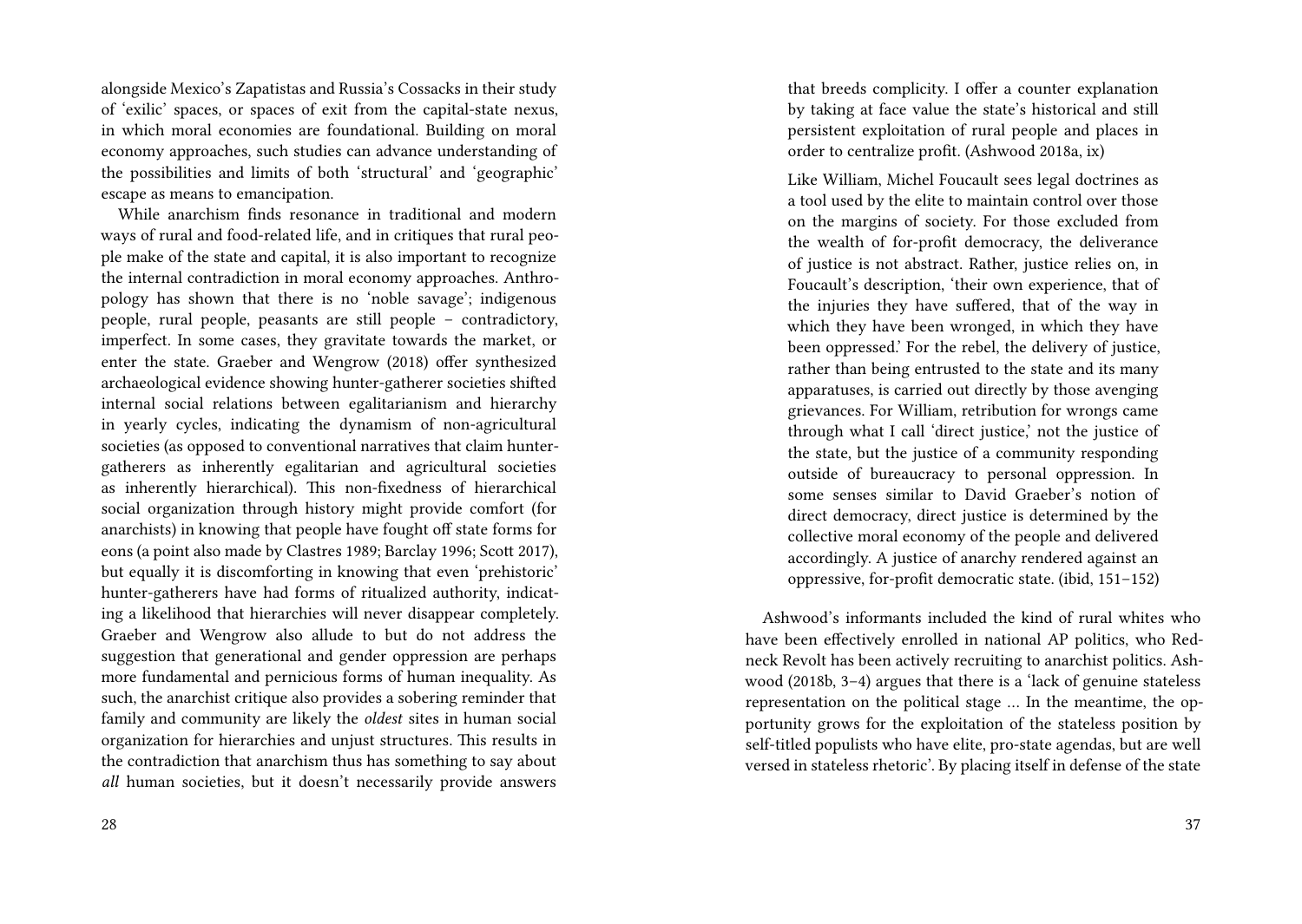Revolt's (n.d.) 'principles' indicate their anarchist perspective (emphasis original):

WE STAND AGAINST THE NATION-STATE AND ITS FORCES WHICH PROTECT THE BOSSES AND THE RICH … we do not seek to merely replace one set of politicians for another. We know that our answers will always come from a community level, where every person should be allowed to participate in making the decisions that affect their lives. We believe in community power and community rights over the rights of any government body.

Redneck Revolt's very existence indicates CAS should pay attention to explicitly anarchist movements in the dialectic of AP and emancipatory alternatives, as it represents a struggle to undermine white supremacy and acceptance of capitalism among non-elite populations, and to develop a left rural politics in opposition to AP. Rural sociologist Loka Ashwood is one of the few scholars who has leveraged an anarchist lens on US rural politics. Ashwood's book length study (2018a) and article (2018b) look at rural communities in Georgia dealing with economic and environmental injustices relating to nearby nuclear power plants. In doing so, she finds that 'stateless' and 'anti-state' perspectives are widely held among the rural people she interviewed. One of her main informants,

William, like his black and white Burke Country Neighbors, harbors a deep-seated distrust of the government. Scholars typically understand politics like Williams's as conservative, with complementary variants of social and fiscal. Some call such politics contradictory, resting on a moral code that violates rural economic interests. Others call such views dead set against progress, stymied in a culture of poverty

36

regarding what to *do* about this. Still, anarchistic readings of moral economy provide CAS valuable analytical tools – which, along with anarchist theory and movement lenses, I next apply to US authoritarian populism.

# **An anarchist reading of US authoritarian populism**

In this section, I address 'populism' at large, and the particular relevance of 'authoritarian populism' (hereafter AP) to the US context, showing how an anarchist lens can help better understand contemporary rural and agrarian politics and the challenges of making emancipatory change. In the case of tackling US AP, the anarchist lens does this by foregrounding the ways that state powers and logics underpin AP political projects, even as these powers are created or reproduced under so-called 'liberal' and 'socialist' administrations; and by emphasizing the complex political identities of non-elite people, and the ways these can be directed towards either emancipatory or authoritarian directions based on resentments towards state power and identifications with grassroots, lived moral economies. Taken together with anarchism's positive theory and recent scholarship on the limitations of Left populist states, the section's analysis of existing agrarian and rural organizing indicates the strategic need to prioritize grassroots social-ideological development, in ways that counter forms of Othering while providing for material needs and bolstering lived moral economies.

#### **Populism, US rightwing AP, and the inherently authoritarian state**

Populism is well known as a slippery and capacious concept in scholarship (Panizza 2005, 1), and has been described variously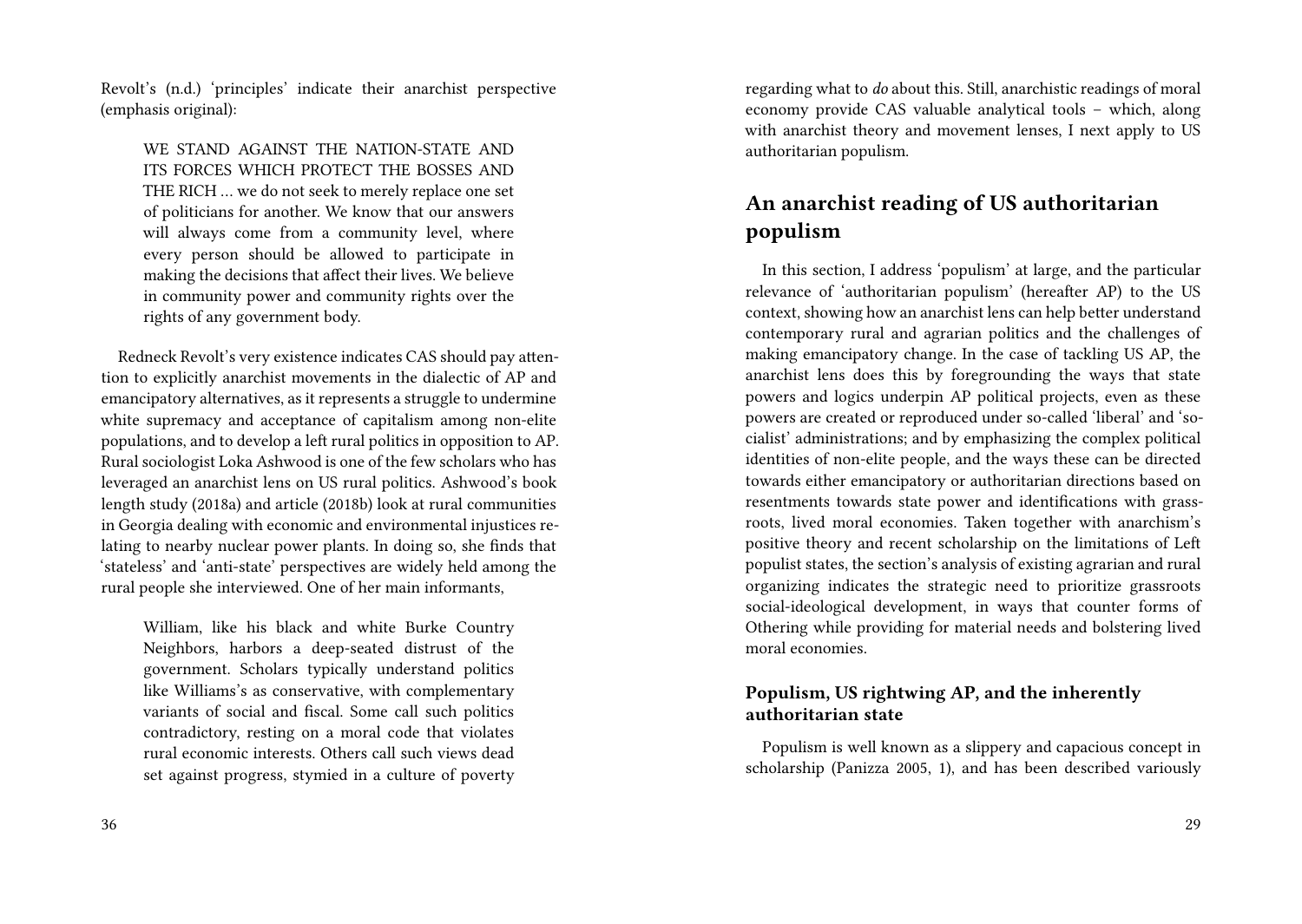by research as 'an ideology, strategy, discourse or political logic' (Moffitt 2016, 5). Laclau's influential theorizing (2005) contends that populist power builds through active identification against a common enemy, resulting in a new definition of 'the people'. This certainly overlaps with anarchism, which opposes various forms of elitist hierarchy and promotes collective action that constructs new identities and affinities in antagonism. 'Left' populism decries elite economic and political power and seeks expanded justice and democracy, but deviates from anarchism insofar as it abides Mouffe's (2018, 39–57) insistence that a Left populist strategy is inherently a state-focused project rooted in contesting and replacing hegemony (rather than one that entails a fundamental rupture with the existing liberal state). Grattan (2018) attempts to combine approaches, appreciating anarchistic, destabilizing, and disruptive forces in the US lineage of 'aspirational democratic populism', but also suggesting the eventual need to centralize and institutionalize such forces. While anarchism and contemporary Left populism overlap at times, they maintain fundamentally different orientations towards states, institutionalization, and hegemony.

Building on the Gramscian Marxist Stuart Hall (1985), we can propose that populism should be distinguished from movements that pursue 'popular' politics, and include anarchism only in the latter. As Hall (1985, 118) put it, we can 'distinguish the genuine mobilization of popular demands and discontents from a "populist" mobilization which, at a certain point in its trajectory, flips over or is recuperated into a statist-led political leadership'. Populism can be thought of as a political strategy appealing to real or imagined *voting citizen majorities*, in order to achieve political-institutional power. In contradistinction, anarchists prioritize direct forms of action and decision-making, and the primacy of individuals and communities as decision-makers, over politics of representation through voting and other means, and against representative institutions and ostensibly democratic nation-states as actors. From in the violent white supremacist rally in Charlottesville that killed a counter-protestor, and his pardoning of Arizona Sherriff Joe Arpaio, who was indicted for racist corruption, remind us how law and discourse are wielded for statist political projects. The use of laws to enforce hegemony (including a *lack* of enforcement of laws against those promoting the hegemonic position) is not limited to AP, but forms a crucial tactic in the wielding of power when an AP political project is ascendant or hegemonic.

#### **Rethinking rural positionalities, agrarian movements, and anarchism-informed emancipatory strategies**

The anarchist lens complicates typical and simplified accounts of rural non-elite positionalities and their resulting (electoral) politics. Importantly, while a state- and election-focused politics emphasizes the voting habits of individuals and classes, focusing instead (as anarchism does) on moral economies of everyday life and ideologies developed through relationship and lived experience encourages a more nuanced and hopeful reading of rural political possibilities (Gaventa 2019, 448). At times, so-called 'conservatives' harbor anti-state ideologies, which the mainstream Left ignores or disparages. In contrast, the movement 'Redneck Revolt' shows that anarchists are mobilizing such ideologies to oppose authoritarian populism in the rural US. Redneck Revolt evolved out of local chapters of the 'John Brown Gun Club', anarchist-organized anti-racist spaces for weapons training and mobilization for self-defense and to protect marginalized groups during demonstrations. Formed in 2016, Redneck Revolt purposefully reaches out to poor, rural whites, who are often the first recruits to authoritarian populist politics. Redneck Revolt tables at gun shows, purposefully seeking to counter-recruit from anti-'big government' paramilitary formations like the '3%ers' (who often display white nationalist leanings), while also supporting counter-protests against white supremacist rallies. Redneck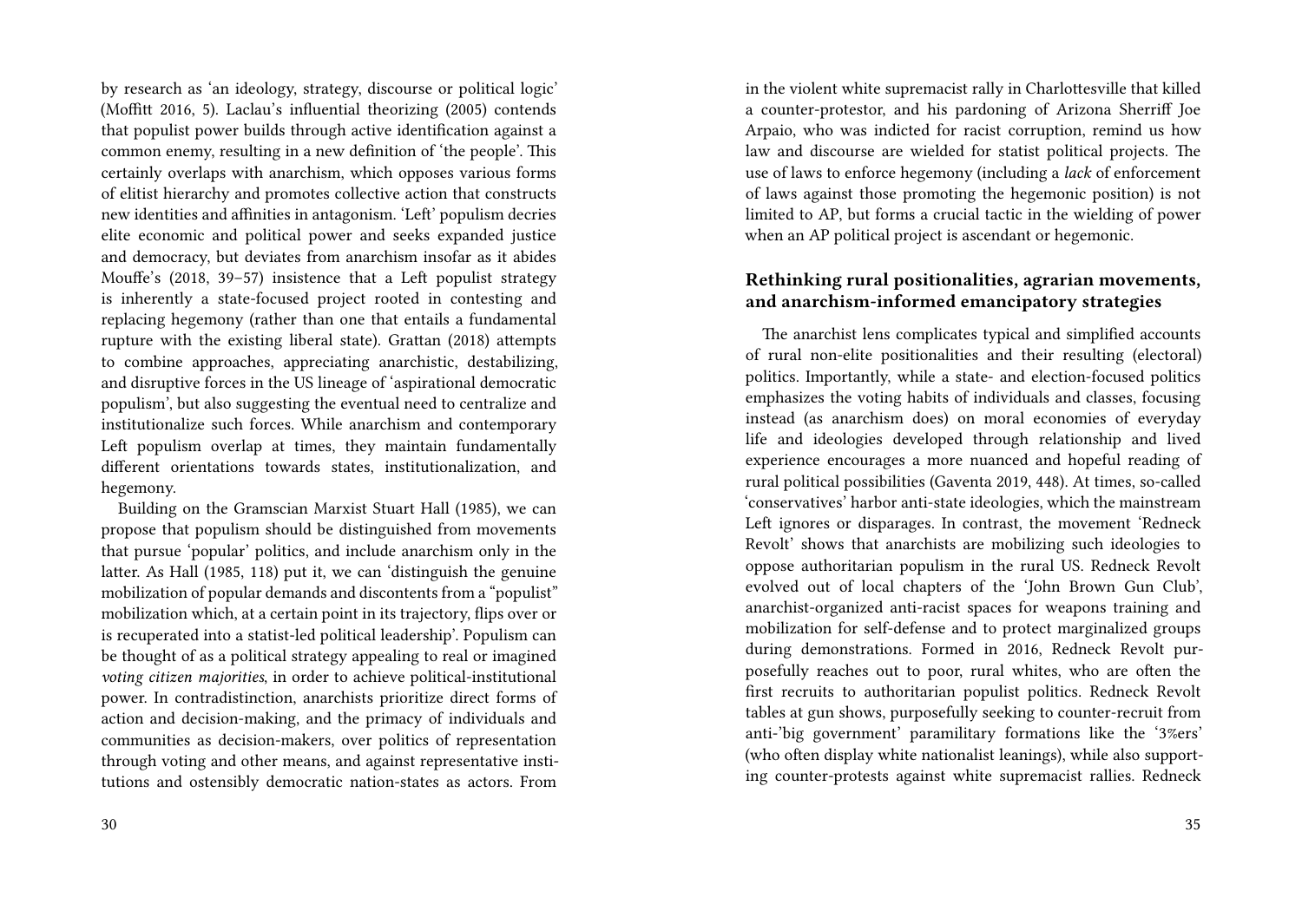Obama, coercive state functions were exhibited in police violence deployed in 2016 against indigenous anti-fossil fuel pipeline 'water protectors' at Standing Rock. Obama also deepened the government's commitment to domestic surveillance (utilized against internal threats from eco-anarchists, indigenous water protectors, and other rural political actors) and avoided accountability by aggressively prosecuting whistleblowers. Just like every other US president, Obama continued military attacks on foreign soils, and promoted ecologically destructive economic growth.<sup>11</sup> Through the anarchist critique of authority and hierarchy we might better recognize how (authoritarian) populism is rooted in existing forms and structures of power, to understand the particular (Trump) *as continuity within a lineage* (of statist politics more broadly).

US AP relies (just like states in general) on legal structures as tools of coercion and to reproduce consent among the governed. It uses ostensibly democratic elections to achieve and justify its power, but undermines voting rights to consolidate power. It emphasizes 'law and order' when attacking political enemies, and ignores the law when convenient. AP's use of coercive violence cannot be seen as only a state enterprise, however. It also relies on collaboration between state and societal forces (including non-elite factions), as seen with law enforcement officials and grassroots white supremacists collaborating at Trump rallies and white supremacist gatherings (e.g. Wilson 2017). As the popular protest chant goes, 'Cops and Klan go hand-in-hand' (Anonymous 2018). Trump's argument that there were 'good people' involved

an agrarian anarchist perspective, populist politics undermine popular politics by leading non-elites toward a fundamentally dysfunctional state politics, which legitimizes an irreformable system that continues to prop up extractive agriculture, demobilizes movements during moments of state concessions, and reduces energy and emphasis towards grassroots alternative forms of organizing and institution building towards autonomy and dual power. And as discussed further below, (populist) legitimatization of *any* state power reproduces the foundation upon which more authoritarian future administrations can act. Anarchist theories easily predict the slide from Left populism to AP and the betrayal of agrarian movements by their leaders who gain state power – as seen in Ecuador and Bolivia (Tilzey 2019). Without claiming Left and Right forms as equivalent, across the spectrum of state politics we find populist ways of achieving and maintaining political power and authoritarian ways of wielding power. CAS has more so focused on the problematic of xenophobic, racist, and gender regressive (i.e. 'rightwing') forms of AP (Bello 2018; Scoones et al. 2018; Borras 2020). However, emancipatory politics should be informed by considering populism's inherent alienation of collective power into the state, and the state's inherently authoritarian nature, and thus approach rightwing AP as derivatives of this general pattern. Given these premises, and the constraints of state/capital capture, which reabsorbs subaltern agency into the existing hegemony, a Left populist emancipatory strategy (a la Mouffe 2018) constitutes a fool's errand. I return to these strategic considerations after discussing US rightwing AP.

The rise of Donald Trump has relied on authoritarian and populist rhetoric (Booth 2017; Campbell 2017), characterized by islamophobia, racial resentment, and nativism. Trump's words and acts thus continue a longstanding rightwing US tradition of Othering, which pits some non-elites against 'Othered' groups by dehumanizing the latter (Montenegro de Wit et al. 2019). The electoral success of Trump, via this Othering tradition, can be

producing an "other", in this case a labor force that can be viewed as undeserving of the rights and benefits afforded citizen workers and that can be scapegoated during periods of economic downturn'.

<sup>&</sup>lt;sup>11</sup> Though Marxists have a long history of recognizing the state's incessant push for growth, this has not led to necessarily anti-state politics (e.g. Saed 2019). This puts eco-anarchist positions, often involving the decentralized solutions supported by climate resilience theorists, more closely in dialogue with the resonance of 'degrowth' thinking within CAS (Davidson 2009; Gerber 2020).